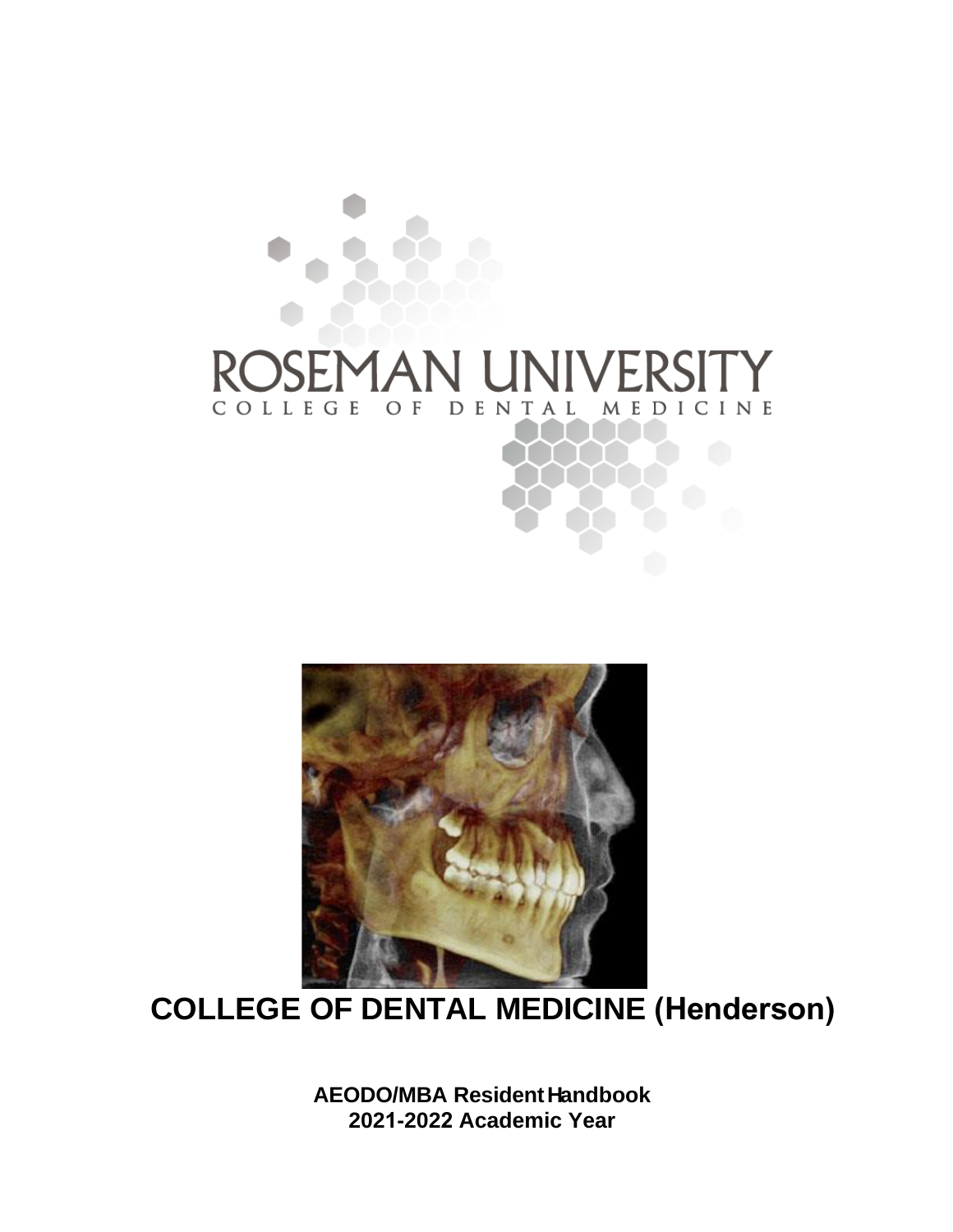## *Table of Contents*

| I. |                                                                                | <b>AEODO/MBA Residency Program</b><br><b>Policies and Procedures</b>                                                     | 4                   |  |
|----|--------------------------------------------------------------------------------|--------------------------------------------------------------------------------------------------------------------------|---------------------|--|
|    |                                                                                | A. AEODO/MBA Calendar for the<br>2021-2022 Academic Year                                                                 | 5                   |  |
|    |                                                                                | B. Academic Policies and Procedures                                                                                      | 6                   |  |
|    |                                                                                | Notice of Requirement to Check E-mail<br>i.<br>on a Daily Basis                                                          | 6                   |  |
|    |                                                                                | <b>Financial Responsibility</b><br>ii.                                                                                   | 6                   |  |
|    |                                                                                | iii. Transcripts and Records of Resident                                                                                 | 6<br>$\overline{7}$ |  |
|    |                                                                                | iv. Resident Assessment Policy                                                                                           |                     |  |
|    |                                                                                | v. Remediation and Reassessment                                                                                          | 9                   |  |
|    |                                                                                | vi. Academic Standards of Progress                                                                                       | 9<br>10             |  |
|    |                                                                                | C. Policies and Procedures Pertaining to Professionalism<br>Violation of the Standards of Professional Conduct<br>1.     | 11                  |  |
|    |                                                                                | <b>Resolution of USPB Findings</b><br>$\ddot{\mathbf{11}}$ .                                                             | 11                  |  |
|    |                                                                                | D. Consequences of Unsatisfactory Achievement of                                                                         | 12                  |  |
|    |                                                                                | Academic and/or Professional Standards                                                                                   |                     |  |
|    |                                                                                | i.<br>Probation                                                                                                          | 12 <sup>2</sup>     |  |
|    |                                                                                | Suspension<br>$\overline{11}$ .                                                                                          | 12 <sup>°</sup>     |  |
|    |                                                                                | iii. Termination                                                                                                         | 13                  |  |
|    |                                                                                | E. Withdrawal                                                                                                            | 14                  |  |
|    |                                                                                | <b>Voluntary Withdrawal</b><br>$\mathbf{i}$ .                                                                            | 14                  |  |
|    |                                                                                | Mandatory Withdrawal<br>11.                                                                                              | 14                  |  |
|    |                                                                                | <b>Conditions for Re-Admission for Residents</b><br>$\overline{\text{iii}}$ .<br>Withdrawing "In Good Academic Standing" | 15                  |  |
|    |                                                                                | <b>Conditions for Re-Admission for Residents</b><br>1V.<br>Withdrawing "Not in Good Academic Standing"                   | 15                  |  |
|    |                                                                                | F. Leave of Absence                                                                                                      | 15                  |  |
|    |                                                                                | G. Resident Appeal Process                                                                                               | 16                  |  |
|    |                                                                                | <b>Assessment Appeals</b><br>$i_{\cdot}$                                                                                 | 16                  |  |
|    |                                                                                | Appeals of Withdrawal Decisions<br>11.                                                                                   | 17                  |  |
|    |                                                                                | Appeals of Probation Decisions<br>111.                                                                                   | 17                  |  |
|    |                                                                                | Appeals of Suspension Decisions<br>1V.                                                                                   | 17                  |  |
|    |                                                                                | Appeals of Termination Decisions<br>V.                                                                                   | 17                  |  |
|    |                                                                                | H. Personal Counseling About Non-Academic Issues                                                                         | 18                  |  |
|    | I.                                                                             | <b>Immunization Requirements</b>                                                                                         | 18<br>19            |  |
|    | J.                                                                             | Appropriate Appearance and Attire                                                                                        | 19                  |  |
|    | K. Professional Conduct at Meetings and<br><b>Continuing Education Courses</b> |                                                                                                                          |                     |  |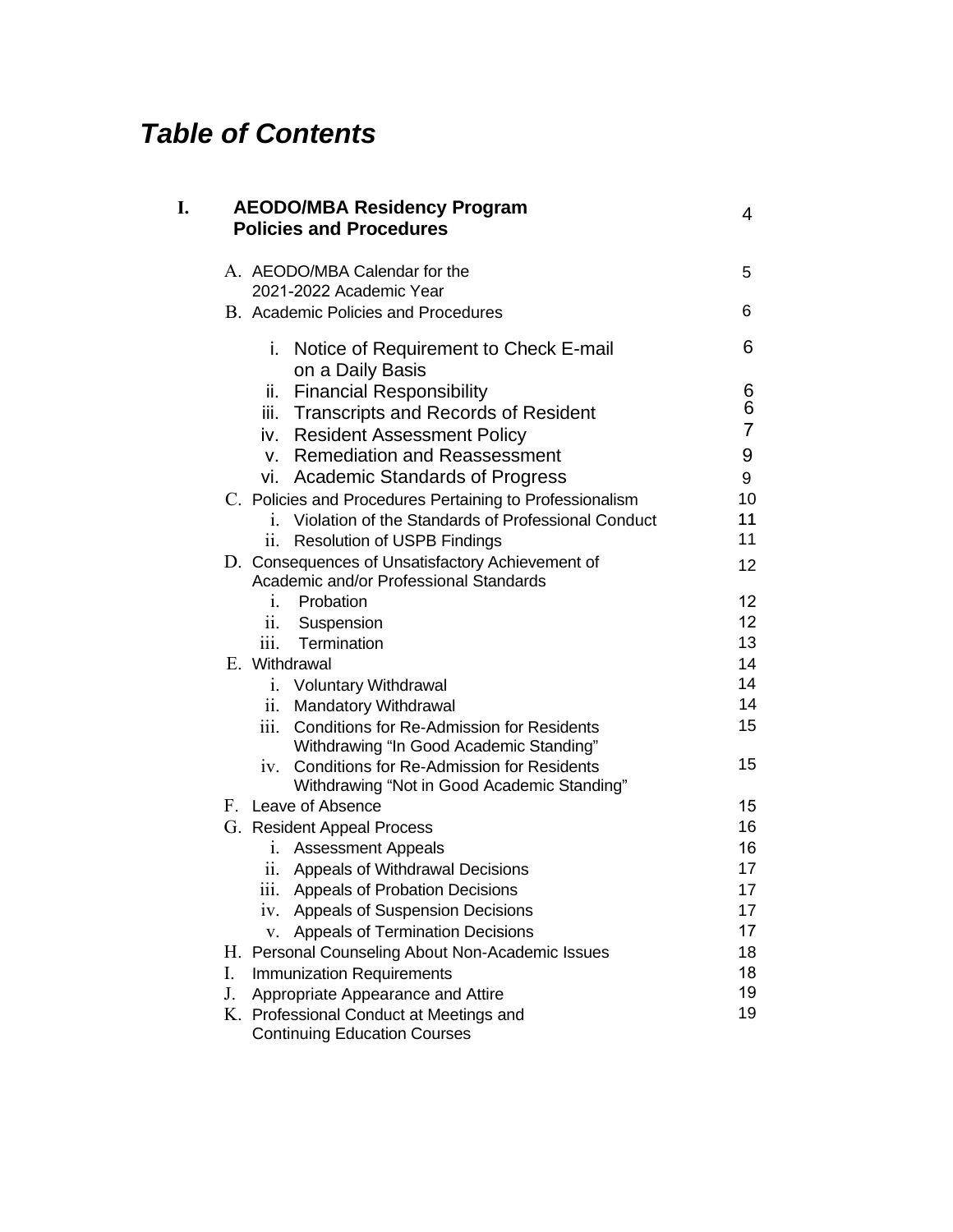| L. Policy on Use of Personal (Mobile) Telephones and      |    |
|-----------------------------------------------------------|----|
| <b>Other Communication Devices on Campus</b>              | 19 |
| M. Resident Acknowledgement Form                          | 20 |
| N. Educational Offerings and Curricular Overview          | 20 |
| O. Nevada State Board of Dental Examiners                 | 21 |
| P. Professional Liability Coverage                        | 23 |
| Q. Cardiopulmonary Resuscitation (CPR) Certification      | 23 |
| R. Bioterrorism Training for the Healthcare Professionals | 23 |
| S. Policy on Outside Employment/Moonlighting              | 24 |
| T. Academic Progression Policy                            | 24 |
| <b>U.</b> Graduation Requirements                         | 25 |
| V. Notice of Requirement to Check Web-Based Calendar      | 25 |
| W. Policy on Use of Printers, Copiers and Fax Machine     | 25 |
| X. Attendance Policy                                      | 26 |
| Y. Absenteeism Policies and Procedures                    | 30 |
| i. Permitted Time Off (PTO)                               | 30 |
| Sick/Unplanned/Emergency Leave<br>ii.                     | 30 |
| iii. Unapproved Absences                                  | 31 |
| iv. Off-Campus Program-Required Events, CE and/or         |    |
| <b>Approved Academic Meetings</b>                         | 31 |
| Z. Methods of Evaluation of Resident Progress             | 31 |
| Policy on Resident Complaint to Commission on<br>AA.      | 32 |
| <b>Dental Accreditation</b>                               |    |
|                                                           |    |

| П. | <b>Appendices</b>                                    | 33 |
|----|------------------------------------------------------|----|
|    | A. Appendix A -- Resident Acknowledgement Forms      | 34 |
|    | B. Appendix B -- Personal/Vacation Leave Form        | 37 |
|    | C. Appendix C -- Sick/Unplanned/Emergency Leave Form | 38 |
|    | D. Appendix D -- Resident Research Sign-Off Sheet    | 39 |

All University policies and procedures are included in the University Catalog. The policies and procedures in this Resident Handbook are specific to the College of Dental Medicine, and are supplementary to University policies. In the event that a University policy is in conflict with a policy of the College, the stricter policy will apply. This Handbook is effective July 1, 2022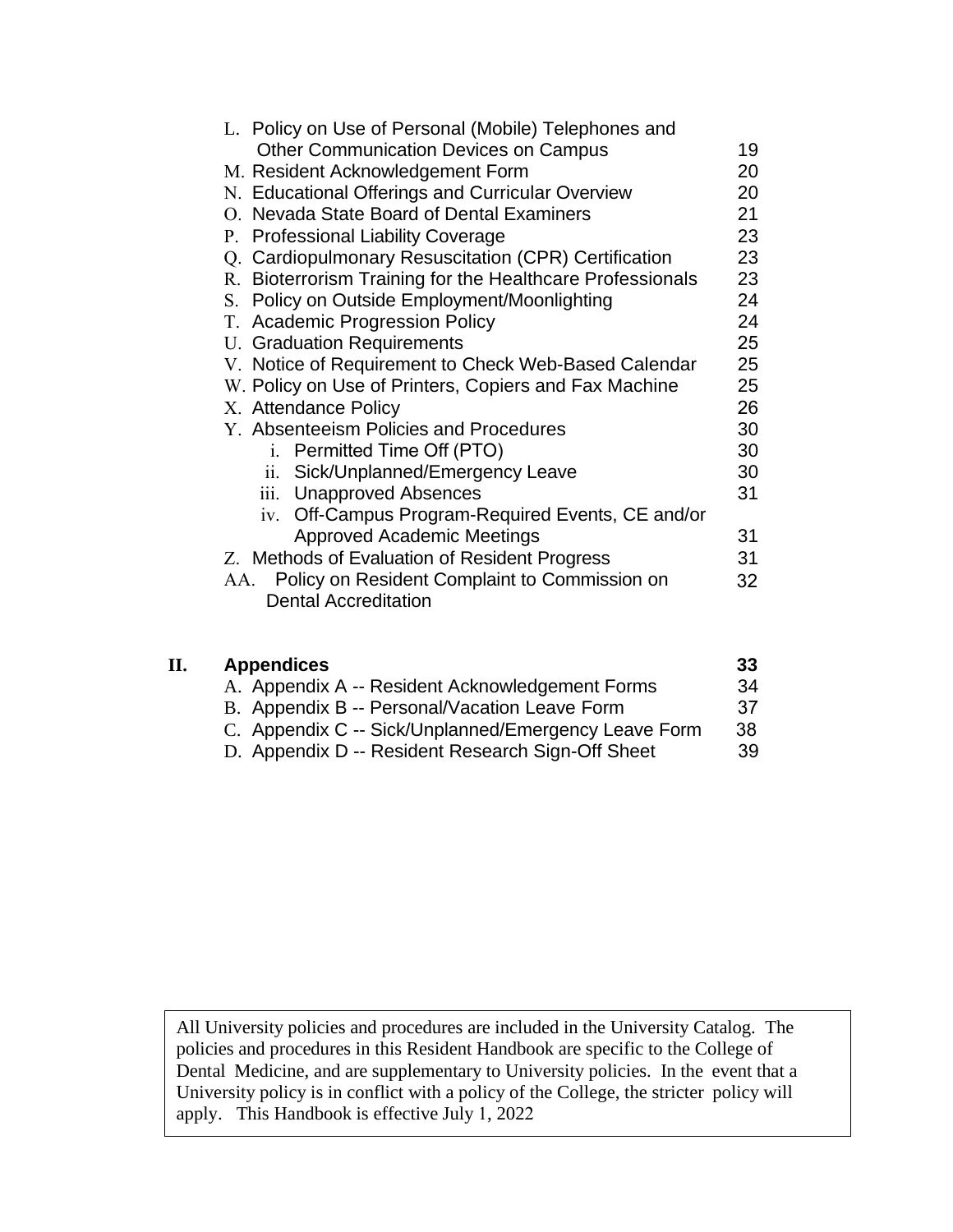# **COLLEGE OF DENTAL MEDICINE**

# **AEODO/MBA Program**

## **Policies and Procedures**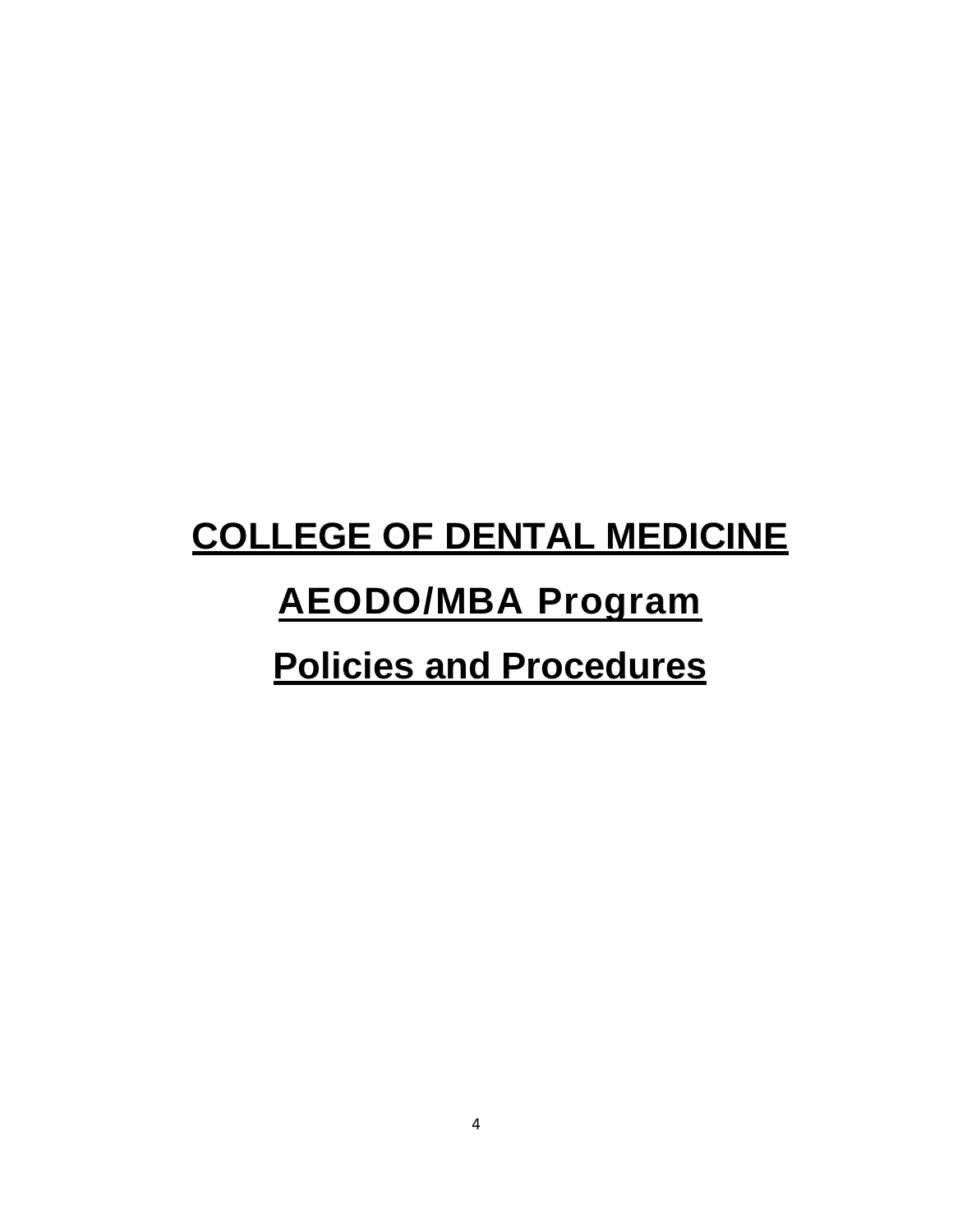### **A. Advanced EducationinOrthodontics & Dentofacial Orthopedics(AEODO/MBA) Residency Program:Calendar for the 2021-2022 Academic Year**

### **2021**

| • Classes Begin for all Returning Residents             | July 6                    |
|---------------------------------------------------------|---------------------------|
| • Orientation for First Year Residents                  | <b>July 12-16</b>         |
| MBA Classes Start for First Year Residents<br>$\bullet$ | Aug 2                     |
| $\bullet$<br>Labor Day<br>(Official University Holiday) | September 6               |
| • Thanksgiving Break<br>(Official University Holiday)   | November 24-26            |
| <b>Winter Break</b><br>$\bullet$<br>(University Closed) | December 20 - December 31 |

### **2022**

| Classes Resume                                                                           | January 3                 |
|------------------------------------------------------------------------------------------|---------------------------|
| • Memorial Day<br>(Official University Holiday)                                          | May 30                    |
| Expected last date for Clinic<br>$\bullet$<br>Attendance<br><b>Commencement Ceremony</b> | June 24<br>May (TBD) 2022 |
| <b>Graduation (Henderson Campus)</b>                                                     | June 3                    |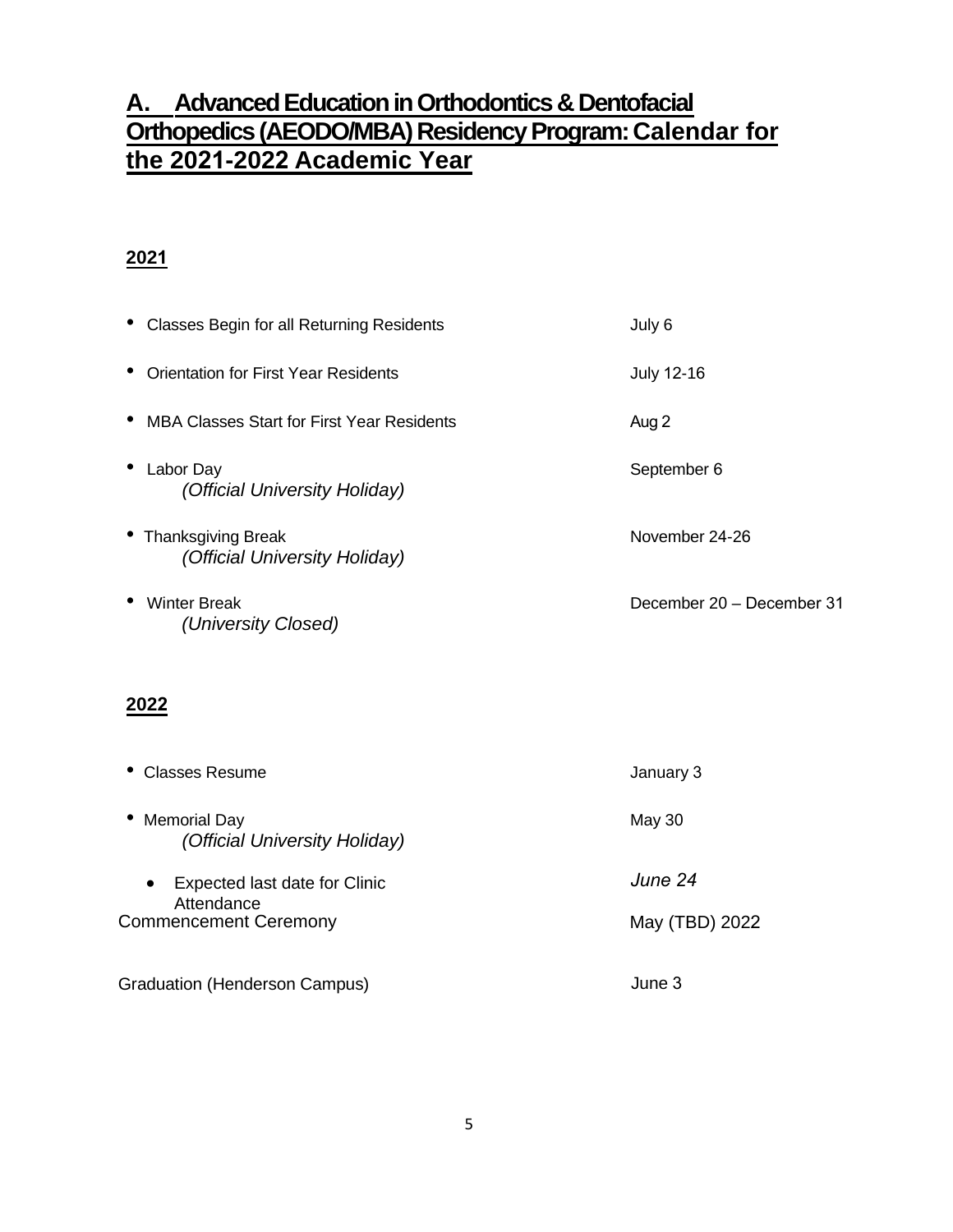### **B. Academic Policies and Procedures**

### **Notice of Requirement to Check Resident E-mail on a Daily Basis**

University and College administration, faculty and staff rely on e-mail to share information with residents about policies, procedures, appropriate deadlines, class materials and activities. Residents must check their University e-mail accounts at least twice a day (excluding holidays) to make sure that they are aware of current notices and information. If a resident experiences a chronic problem accessing her/his e-mail account (i.e., inability to access the account for longer than 2 business days), he/she must contact the Roseman Technology Services Help Desk to resolve the situation. Residents who experience difficulty accessing their e-mail account or who do not read notices sent via e-mail in a timely manner are not exempt from information sent by email and complying with appropriate University and College rules, regulations and deadlines.

#### **Financial Responsibility**

Residents must fulfill their financial responsibilities to the University in order to remain enrolled in the College/Program. Residents who have not satisfied the appropriate financial aid requirements and/or who have not paid their tuition and fees will not be allowed to continue to progress through the curriculum. Residents who are late paying their tuition and fees will receive written notice stating that payment is past due and they must fulfill their financial responsibilities to the University to continue their enrollment.

Residents who are taking a block must make payment by 4:00 pm the day before an assessment to be eligible to take the assessment. Attempts will be made to prevent a resident who is not eligible to take an assessment from starting an examination. Residents who are prohibited from taking an assessment or who have their assessment scores excluded because of their failure to make appropriate payment will be required to make up the block during remediation unless payment is received prior to the scheduled reassessment.

### **Transcripts and Records of Resident Performance**

Roseman University of Health Sciences College of Dental Medicine, Henderson Campus, uses a Pass/No Pass/Incomplete ("P"/"NP"/"I") system of recording resident achievement. The faculty and administration of Roseman University of Health Sciences has set the standard of achievement for each resident at 90%. Therefore, in order to receive a "P", a resident must achieve a score of 90% in each specific curriculum block (see Resident Assessment Policy below). If a resident does not achieve 90%, then he or she must remediate that portion of the curriculum at a pre-designated time, be reassessed and achieve a level of 90%. Those residents that are required to remediate must also achieve a score of 90% in order to progress to the next academic year. A "NP" will appear on the resident's transcript until the assessment is successfully remediated. If the resident did not attend the block or assessment, a "I" will appear on the transcript until re-taken and the Block Director grants "P" status.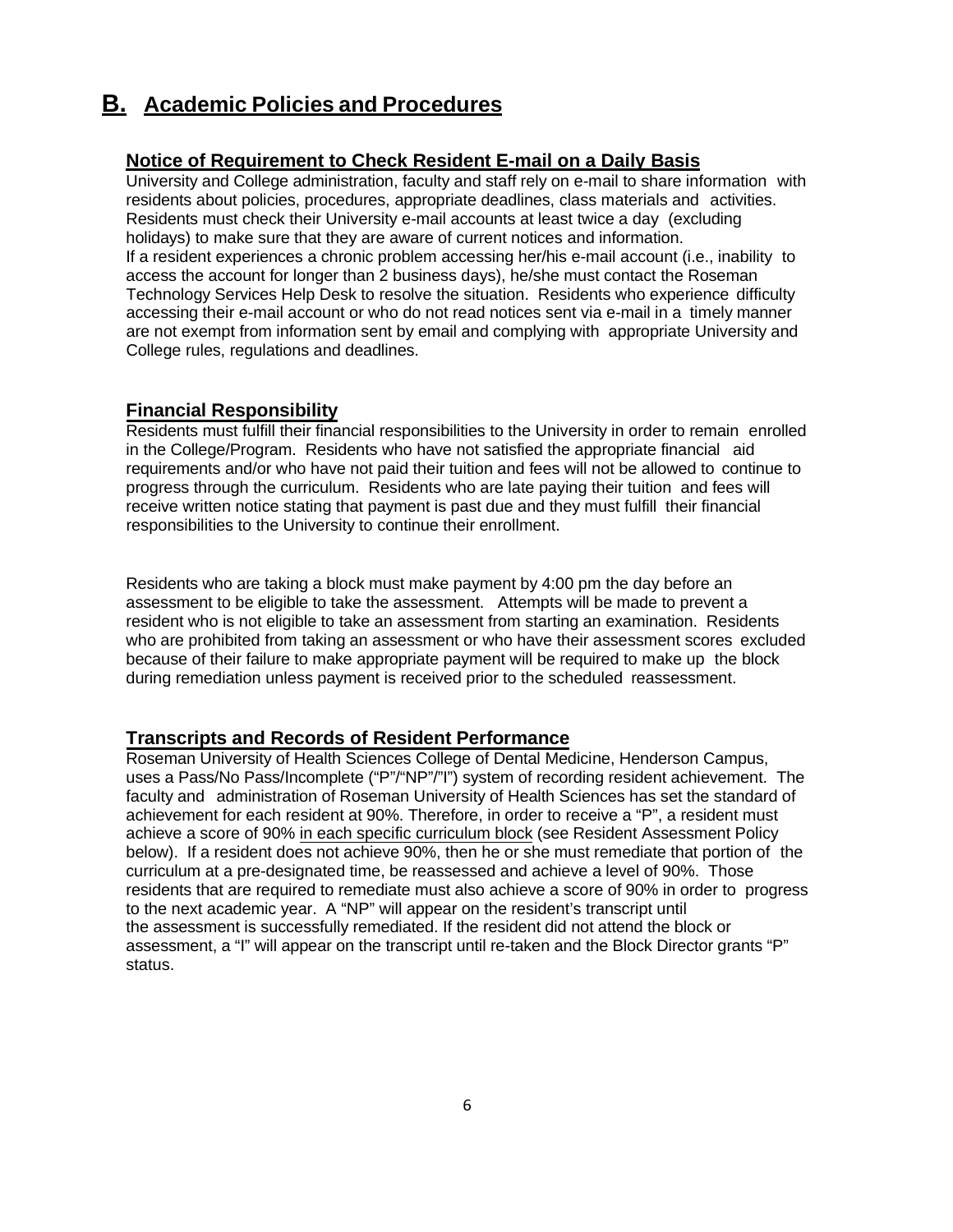### **Resident Assessment Policy**

### **Note: All policies set forth for the assessment apply to the reassessment as well. Any deviations from these policies must be approved, in writing, by the Program Director and clearly articulated to residents prior to the assessment.**

#### Credit for Team Assessment (when applicable)

Residents who participate in the team assessment will receive additional points added to their individual assessment score in the amount of 5% of the total, provided that the team assessment score is at least 95%. If the team score is less than 95%, no additional points will be credited to the residents on that team. Participation in the team assessment is mandatory. Residents who participate in the team assessment must sign the team assessment in order to receive additional points.

#### Standard of Performance

A score of 90% will constitute a pass. However, the faculty member or Course/Block Director may reasonably modify the standard subject to concurrence of the Program Director.

#### Time Allotted

The length and complexity of the assessment should be such that the majority of residents can successfully complete the assessment within a two-hour time frame. Faculty must clearly communicate the time allotted for the assessment to the residents prior to the start of the assessment.

Faculty must also clearly communicate to residents the following times:

- The start time for the team assessment (when applicable);
- The amount of time allotted for the team assessment (when applicable);
- The start time for the assessment review (when applicable);
- The time at which assessments will be returned to residents;
- The time at which the review session will begin on the designated remediation day;
- The time at which written remediation will begin on the designated remediation day

*Following the return of the assessments, resident will have the first 30 minutes to address errors in scoring (i.e. miss-added scores, assessments labeled as "Pass" or "No Pass" in error). Faculty shall not entertain requests for additional credit for any reason other than errors in scoring after the assessment review has finished.*

#### **Tardiness**

An unexcused tardiness will be considered an unexcused absence and will result in the resident forfeiting participation in that assessment.

For the team assessment (when applicable), failure to be present when the assessment is distributed will result in the resident forfeiting his/her additional points.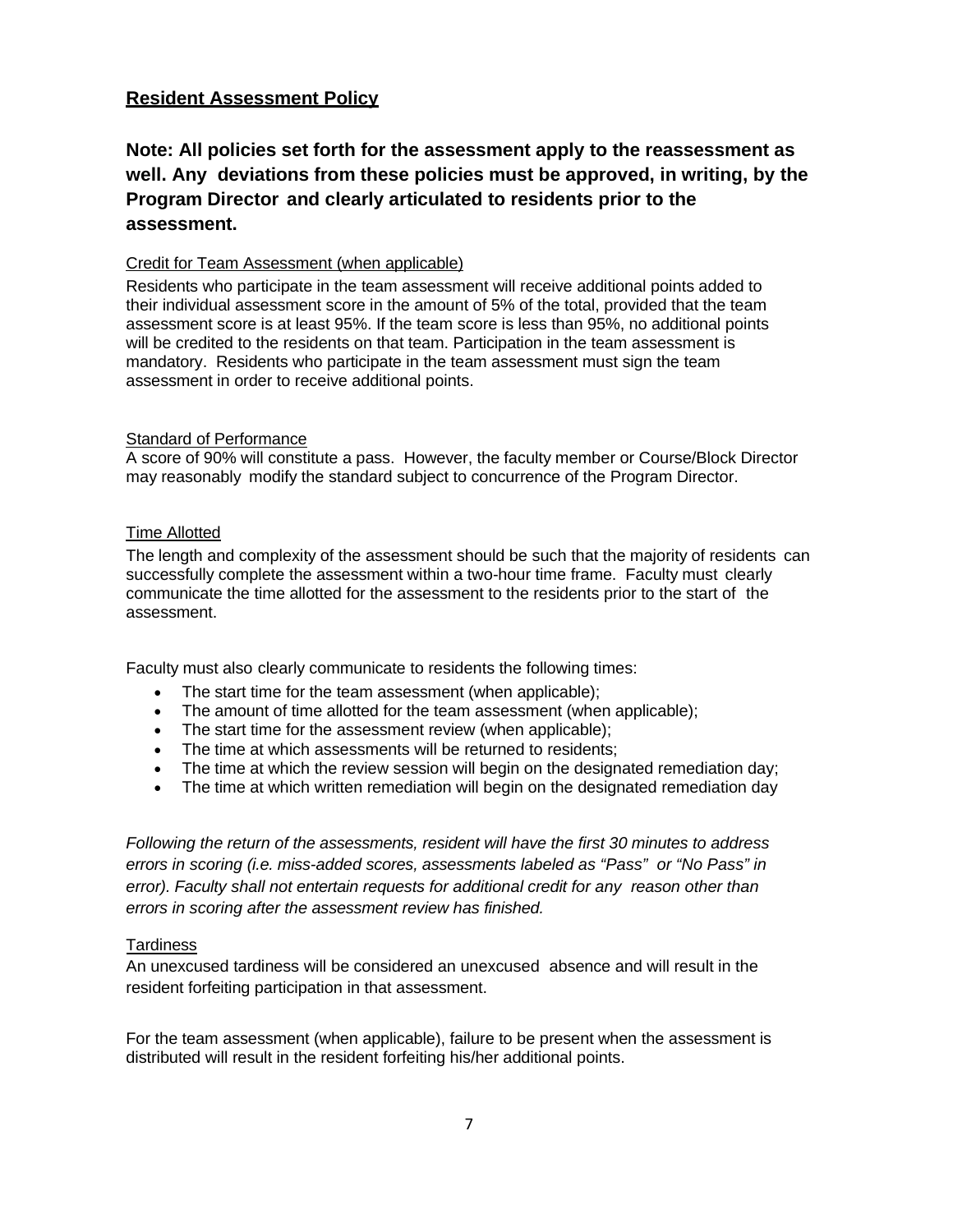#### Seating Arrangements

Faculty reserve the right to designate a pre-arranged seating order. Faculty reserve the right to move residents during the assessment.

Residents may ask to be moved at any time prior to, or during the assessment. Granting of this request is at the discretion of the faculty.

#### Resident/Faculty-Initiated Clarifications During Assessments

Faculty may determine on an individual basis whether or not questions from residents will be answered during the assessment; however, if residents' questions will not be answered, faculty must clearly state that to residents prior to the start of the assessment.

#### Personal Property Permitted On or About Residents During Assessments

Only the items clearly designated by the instructor (e.g. pencil, calculator, charts, scrap paper) are permitted at the desk. Books, notebooks, papers, handouts, and class-related materials, as well as personal items such as coats, purses, PDAs, and book bags must be kept in a place designated by the instructor(s). Class-related materials may not be retrieved until AFTER the exam.

#### Cell-phones and Other Communication Devices

Cell-phones, pagers, and any other 2-way communication devices must be turned off and must be kept with personal items in a place designated by the instructor(s). A resident having a cell-phone in his/her immediate possession during the assessment or the team assessment will forfeit his/her right to participate in the assessment or team assessment, and will receive no credit for either assessment.

Residents should inform outside parties (e.g., spouses, children, etc.) before an assessment that, if there is an emergency during the assessment and they need to contact the resident, they should call the Program Director's 's Administrative Assistant at 702-968-1682 and request that a staff employee or faculty member contact the resident.

#### Communications and Breaks

Residents may not communicate with anyone (with the exception of the proctor) within the assessment room or anyone outside the assessment room during the assessment. Residents may not communicate with anyone from another team during the team assessment.

Restroom breaks will be permitted at the discretion of the Proctor. Only one resident will be allowed to use the restroom at a time. Faculty reserve the right to accompany any resident who leaves the assessment room for a restroom break.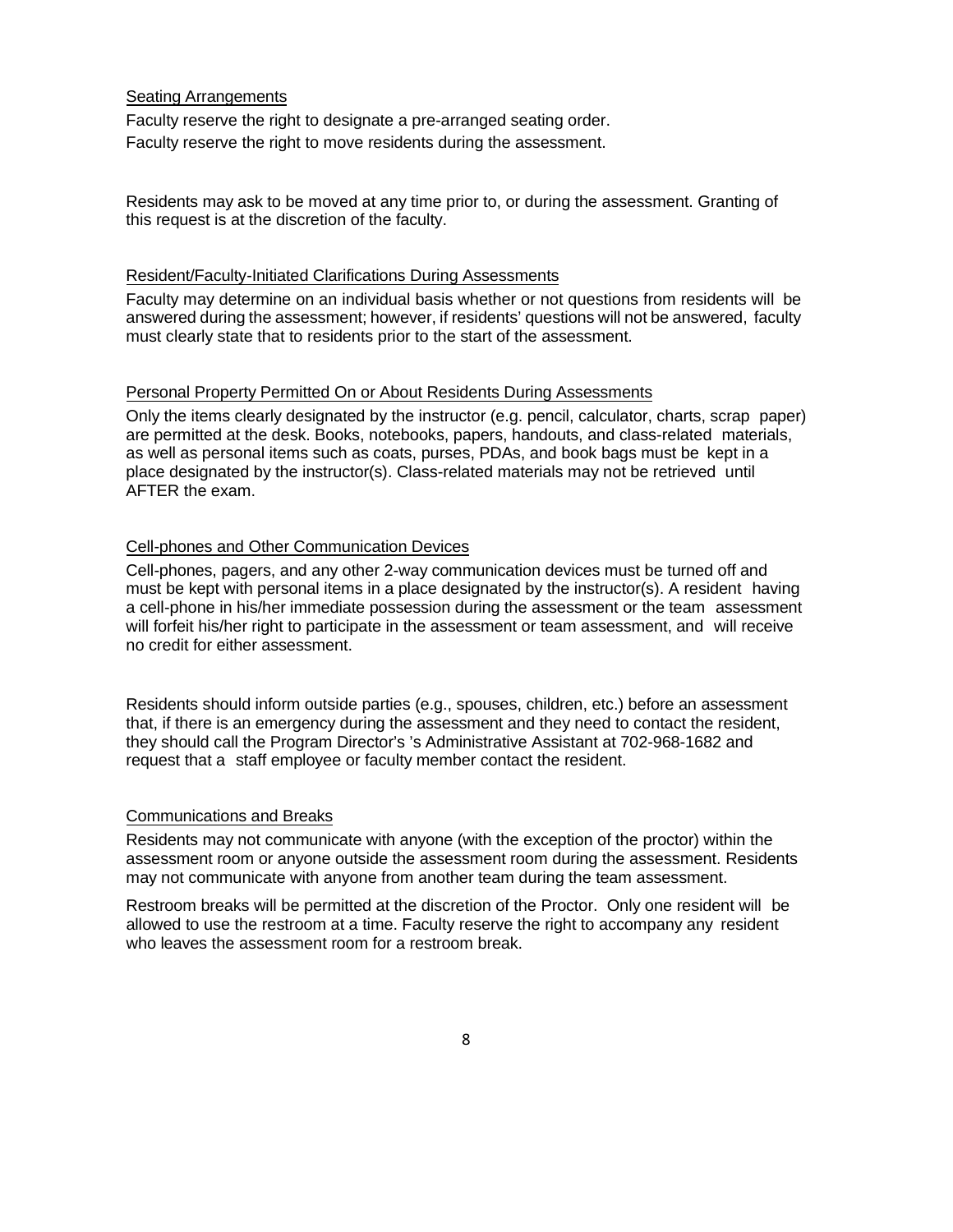### **Remediation and Reassessment**

Following each summative assessment, a day is set aside in order to remediate and reassess those residents who have not successfully achieved the set of competencies assessed. Residents who do not pass will be required to attend a mandatory review session on the scheduled reassessment day. The review session will be followed by a reassessment. If a resident does not successfully achieve the desired set of competencies following reassessment, he or she will be required to attend remediation. The resident will be assessed again on those competencies. Duration, scheduling, and other requirements for summer remediation will be determined by the block faculty in conjunction with the Program Director and with the approval of the Dean. Remediation is considered to be a part of the regular educational process and as such, the Program will not charge additional fees or tuition for remediation.

Following reassessment, if a resident receives a "NP" on 3 reassessments during an academic year, he or she will be placed on academic probation (See Probation). A resident will be removed from academic probation once he/she has successfully passed all of the assessments required during remediation.

### **Academic Standards of Progress**

Unsatisfactory Progress Following Remediation and Reassessment If a resident receives a "NP" on six (6) reassessments during an academic year, the resident will be required to withdraw from the Program. The resident's status in that case will be "withdrawal not in good academic standing" and the resident may request re-admission through the College's Admissions process (see "Withdrawal").

Residents who receive a "NP" on three (3) assessments during summer remediation, will be required to withdraw from the Program. Residents who receive a "NP" on one (1) or two (2) reassessments who wish to remain enrolled in the program are required to attend the block or portion of a block covered by the assessment the next time it is offered. Such residents are placed on academic probation as a result of receiving a "NP" during remediation. Progression through the curriculum will be determined as part of the terms of probation.

In the event that a block that a resident needs to remediate has been modified and/or is covered by more than one block in a revised curriculum, the Program Director may require the resident to complete and pass more than one block assessment. Residents are only allowed to repeat a block once after receiving a "NP" during remediation. Residents who receive a "NP" on a reassessment that covers the material for which they received a "NP" in summer will be required to withdraw from the program.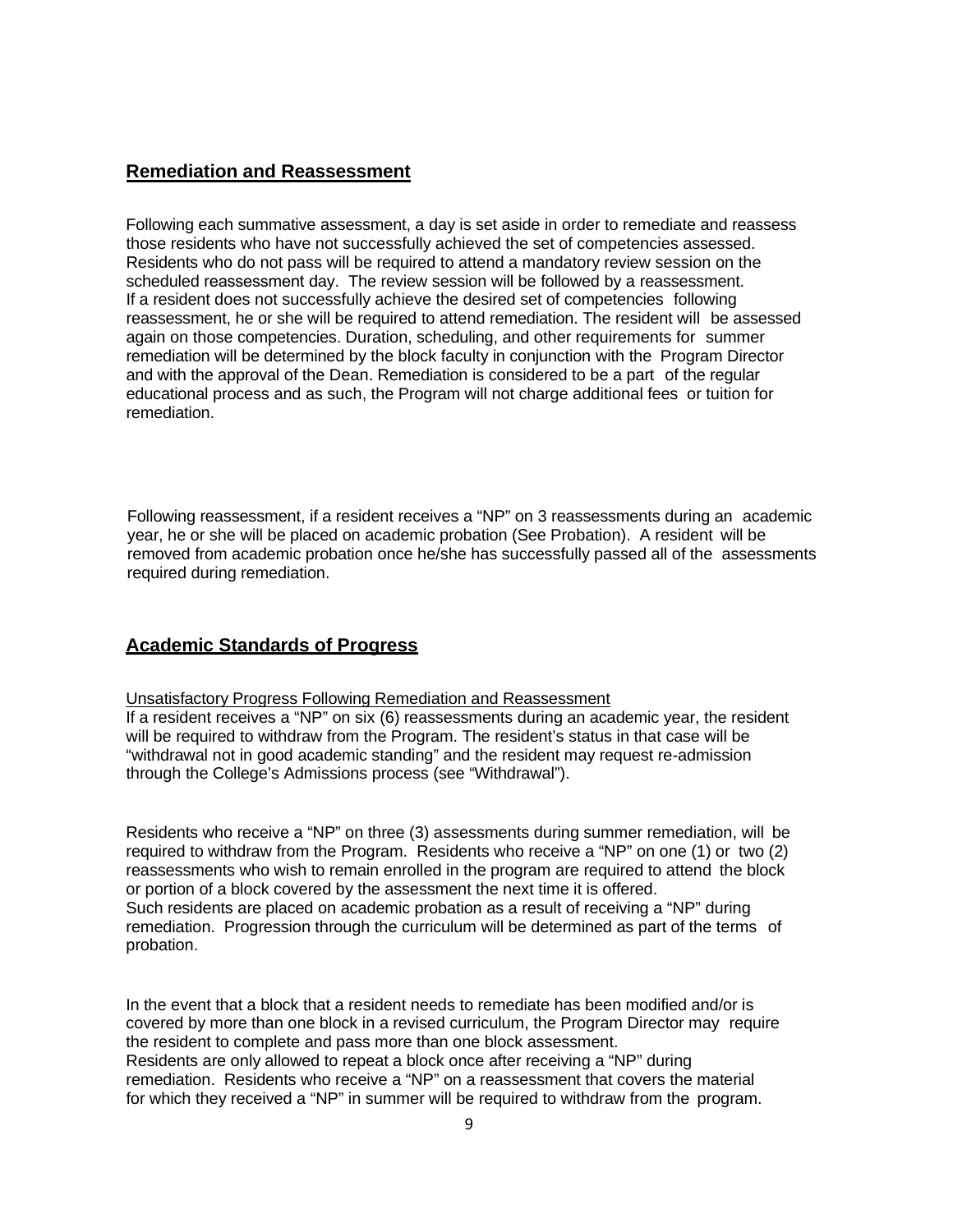Procedure When Unsatisfactory Progress is Documented for Performance in Clinic If a resident feels that he or she may have been evaluated unfairly or in error, he/she should first contact the clinical faculty responsible for the evaluation and attempt to resolve the matter. If unable to resolve the matter at this level, the resident should contact the Program Director. The resident will be required to submit a written account of his/her reasons for believing he/she has been evaluated unfairly or in error to the Program Director (see "Resident Appeal Process").

Residents who receive a "NP" as their final assessment for a clinical or didactic block will be placed on probation with terms of probation set forth by the Program Director (see "Probation"). In the event of a resident appeal of a "NP", terms of probation will not take effect until the appeal is resolved.

### C. **Policies and Procedures Pertaining to Professionalism**

Roseman University of Health Sciences is committed to instilling in our residents the importance of personal and professional honor and integrity. In our position as a gatekeeper for the profession of dentistry, we intend for our graduates to uphold and maintain the level of confidence and trust the public has in dental professionals. Consequently, upon accepting admission to the University, each resident agrees to abide by basic standards of honesty and academic integrity, which include but are not limited to:

#### Expected behavior includes but is not limited to:

a. Acting with honesty and integrity in academic and professional activities. A resident never represents the work of others as his/her own.

b. Striving for professional competence.

c. Fostering a positive environment for learning. A dental resident will not interfere with or undermine other residents' efforts to learn.

d. Respecting the knowledge, skills and values of dentists, instructors, and other health care professionals.

e. Respecting the autonomy and dignity of fellow residents, instructors, staff, other health care professionals and patients.

f. Seeking treatment for any personal impairment, including substance abuse, which could adversely impact patients, instructors, health care providers or other residents.

g. Promoting the good of every patient in a caring, compassionate and confidential manner.

h. Protecting the confidentiality of any medical, personal, academic, financial or business information.

i. Maintaining honesty in all interactions with faculty, administration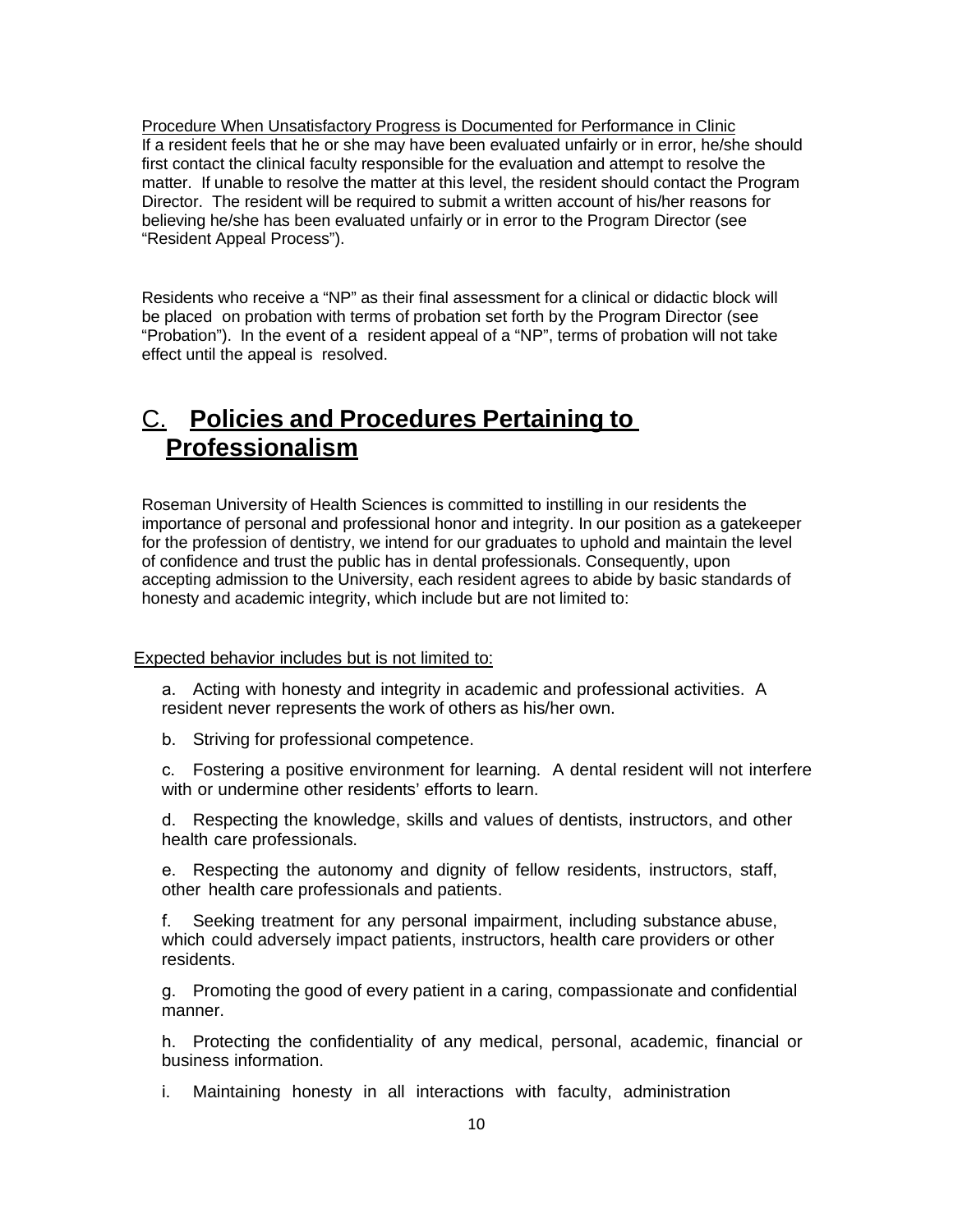#### and preceptors.

A. Residents must comply with the Standards of Professional Conduct. A resident's behavior may result in a referral to the University Student Professionalism Board if there are allegations of professional misconduct occurring in, but not limited to, any of the following settings:

i. Educational activities (e.g., in the classroom, clinics, rotations, experiential assignments) provided or arranged by the University or College ii. Programming, events, ceremonies or professional networking functions during College of Dental Medicine or other professional meetings iii. Service activities promoted by the University, College or any resident organizations affiliated with the College or University

j. Knowingly posting, publishing or circulating derogatory information concerning any member of the resident body, University faculty, staff, or preceptor that materially or substantially disrupts classes or other University activities or is, in the discretion of the University, considered vulgar or indecent or otherwise not conducive to learning. k. Will not engage in any kind or type of harassment.

### **Violation of the Standards of Professional Conduct**

A defining quality of a profession is its ability to police itself. To that end, it is the duty and responsibility of each member of the academic community to use his/her professional judgment to take appropriate action when an apparent violation occurs. Depending on the situation, the individual may attempt to resolve the situation on his/her own, or if that remedy is unsuccessful or if the violation is deemed serious, the individual witnessing the violation should report the incident to the classroom instructor or appropriate administrator. If there appears to be an adequate cause, the individual receiving the report will communicate it to the Program Director or other appropriate administrative officer.

The Program Director or designee shall first make a preliminary inquiry into the allegation(s) to determine if there is sufficient basis to conduct an investigation. If an investigation is deemed warranted, the Program Director or designee administrator will meet with the resident to inform him/her of the allegation and allow the resident to respond. The Program Director or designee will determine if sufficient facts exist to mediate and resolve the problem alleged by the accuser(s) and the resident.

If further investigation is deemed warranted, the Program Director or designee will inform the resident of the allegation(s). The resident must respond within three (3) business days to the allegations. If the resident doesn't accept responsibility within three (3) business days, the process will be referred to the University Student Professionalism Board (hereafter noted as 'USPB')

For all policies and information regarding the USPB, please refer to the University Catalog

### **Resolution of USPB Findings**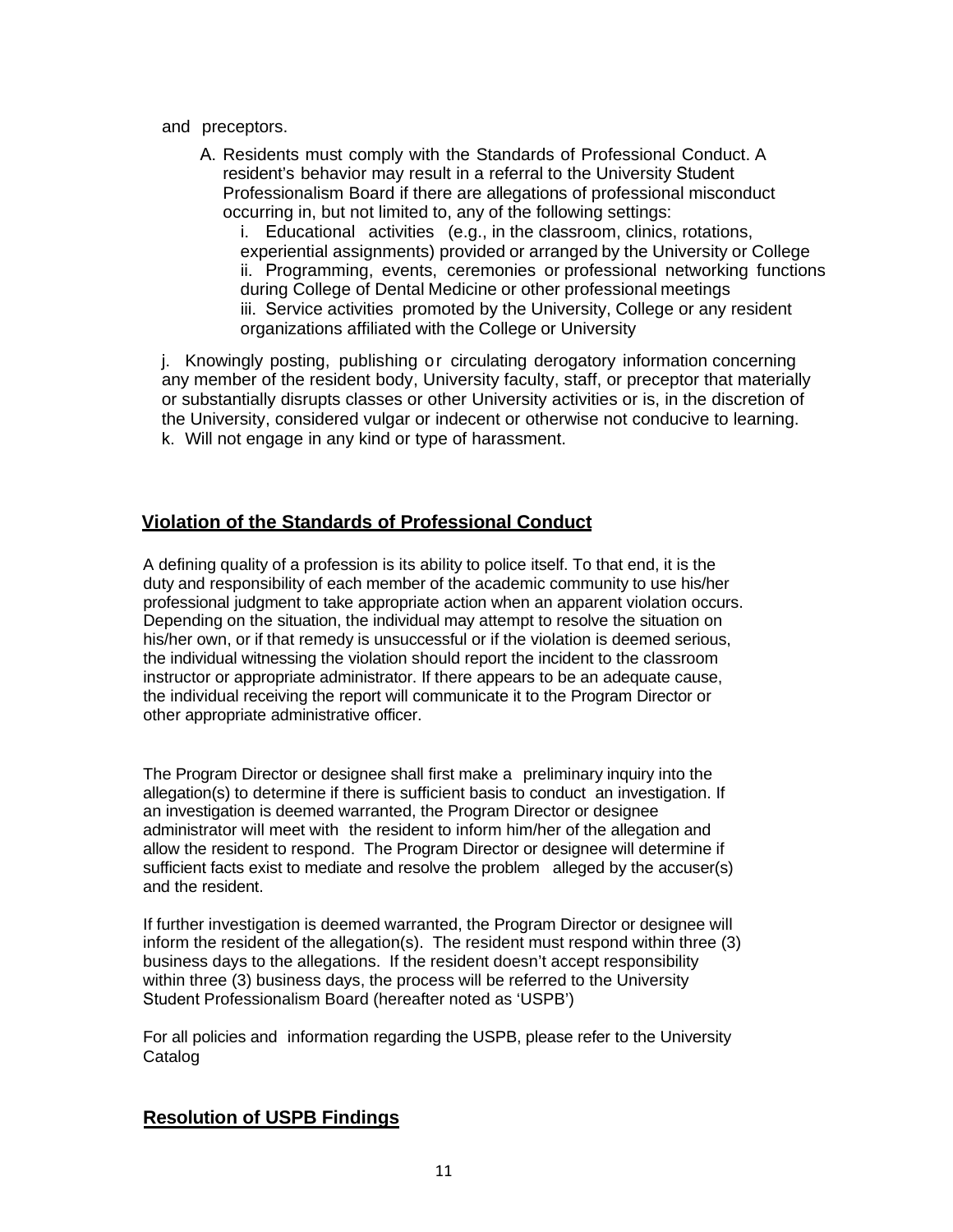The College Administrators will meet to consider the USPB's report. It is solely the responsibility of the College Administrators to determine appropriate sanctions should the USPB determine that it is more likely than not that the charges made are true. The College Administrators will make a final determination as to the disposition of the matter and will forward this decision to Vice President for Student Affairs, and the resident, within 5 business days, or within an extension approved by the Chancellor of the South Jordan campus following receipt of the USPB's report.

The resident may appeal the decision as outlined in the University Catalog.

### D. **Consequences of Unsatisfactory Achievement of Academic and/or Professional Standards**

#### **Probation**

Residents who exhibit inappropriate professional or personal behavior may be placed on probation for professional or personal misconduct. Inappropriate professional or personal behavior includes, but may not be limited to the following: excessive absence or tardiness, disruptive behavior in class; inappropriate or disrespectful behavior toward other residents, faculty and staff or disrespectful and unprofessional interaction with patients/parents; and, unprofessional dress, language, or conduct as defined by Roseman University of Health Sciences.

Matters involving a resident's inappropriate professional or personal behavior on campus will be brought to the attention of the Program Director. The Program Director will acknowledge the resident's placement on probation for professional or personal misconduct, and will specify the terms of probation in a written document, including further disciplinary action to be taken should the terms of probation not be met within the specified time. This document will be delivered either by certified mail or hand-delivered to the resident. A copy of the letter will also be submitted to the Dean.

During the probationary period, the appropriate administrative officer shall be responsible for monitoring the resident's progress toward meeting the terms of probation. Once the resident has satisfied the terms of probation, the administrative officer shall communicate a recommendation to the Dean that the resident be reinstated to non- probationary status. The Dean shall consider the recommendation and shall render a decision regarding the resident's status in writing to the resident and shall deliver a copy to the appropriate administrative officer.

#### **Suspension**

Suspension of a resident is a serious action and is only considered in situations of consistent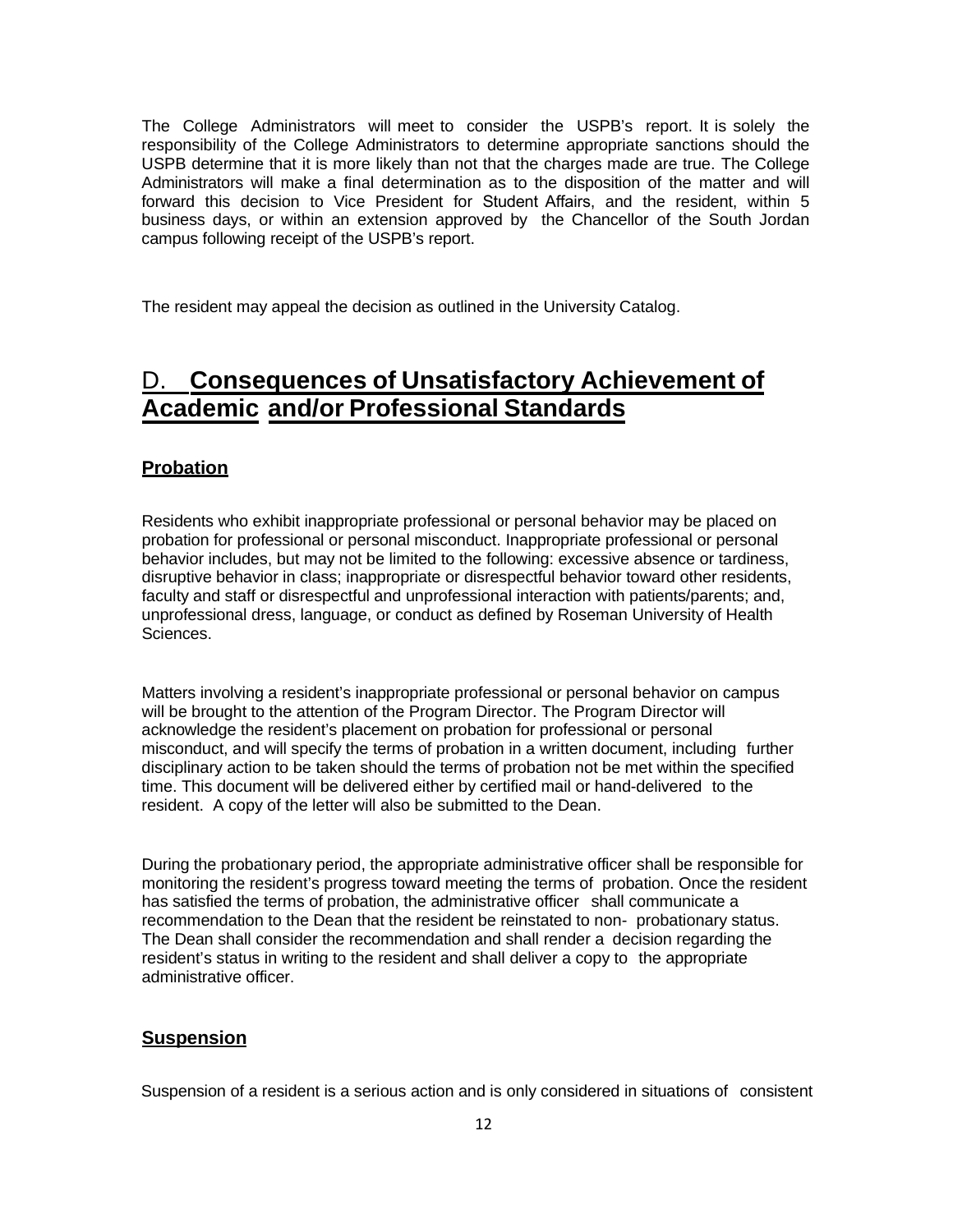or persistent academic difficulties, or for consistent or persistent professional or personal misconduct.

The Program Director may suspend a resident even if he/she has not been placed on probation and/or if the resident's conduct has not been reviewed by the USPB. The decision shall be delivered to the resident by hand, via e-mail to her/his university e-mail address or by certified mail within a reasonable time frame not to exceed 10 business days excluding days on which the university is closed. A resident can be required to begin the suspension even if he/she refuses to accept the hand-delivered notice of the suspension, neglects to check his/her email, or refuses to sign the certified mail receipt. This decision will also include the length of time for which the suspension will be in force. During the imposed suspension, the resident is prohibited from attending or participating in any instructional sessions (either in the classroom or on experiential rotations), or any College or University events that are not open to the general public.

The Program Director will notify the resident of his/her suspension, including the terms and conditions of the suspension, in a reasonable timeframe. The decision shall be delivered to the resident by hand or by certified mail and receipt acknowledged by signature. This decision will also include the length of time for which the suspension will be in force. During the imposed suspension, the resident is prohibited from attending or participating in any instructional sessions (either in the classroom or on experiential rotations) or any Program or University events that are not open to the general public.

Following the suspension period, the resident may petition the Program Director, in writing, to allow him/her to return. The Program Director shall consider the request and notify the resident and the administrative officers, in writing, of the exact date and conditions under which his/her status is reinstated or the official termination date of the resident.

#### **Termination**

Roseman University of Health Sciences reserves the right to terminate a resident at any time in order to safeguard its standards of scholarship, professional and personal conduct, and orderly operation. Actions which threaten or endanger, in any way, the personal safety and/or well-being of self or other, or which disrupt or interfere with the orderly operation of the University are cause for immediate termination of the resident. A resident who is terminated may not be reinstated under any circumstances.

### E. **Withdrawal**

Attendance at the AEODO/MBA Residency Program is a privilege granted in consideration of specified levels of performance and of maintaining the established standards of scholarship and personal and professional conduct.

The Program reserves the right to require withdrawal at any time it deems necessary to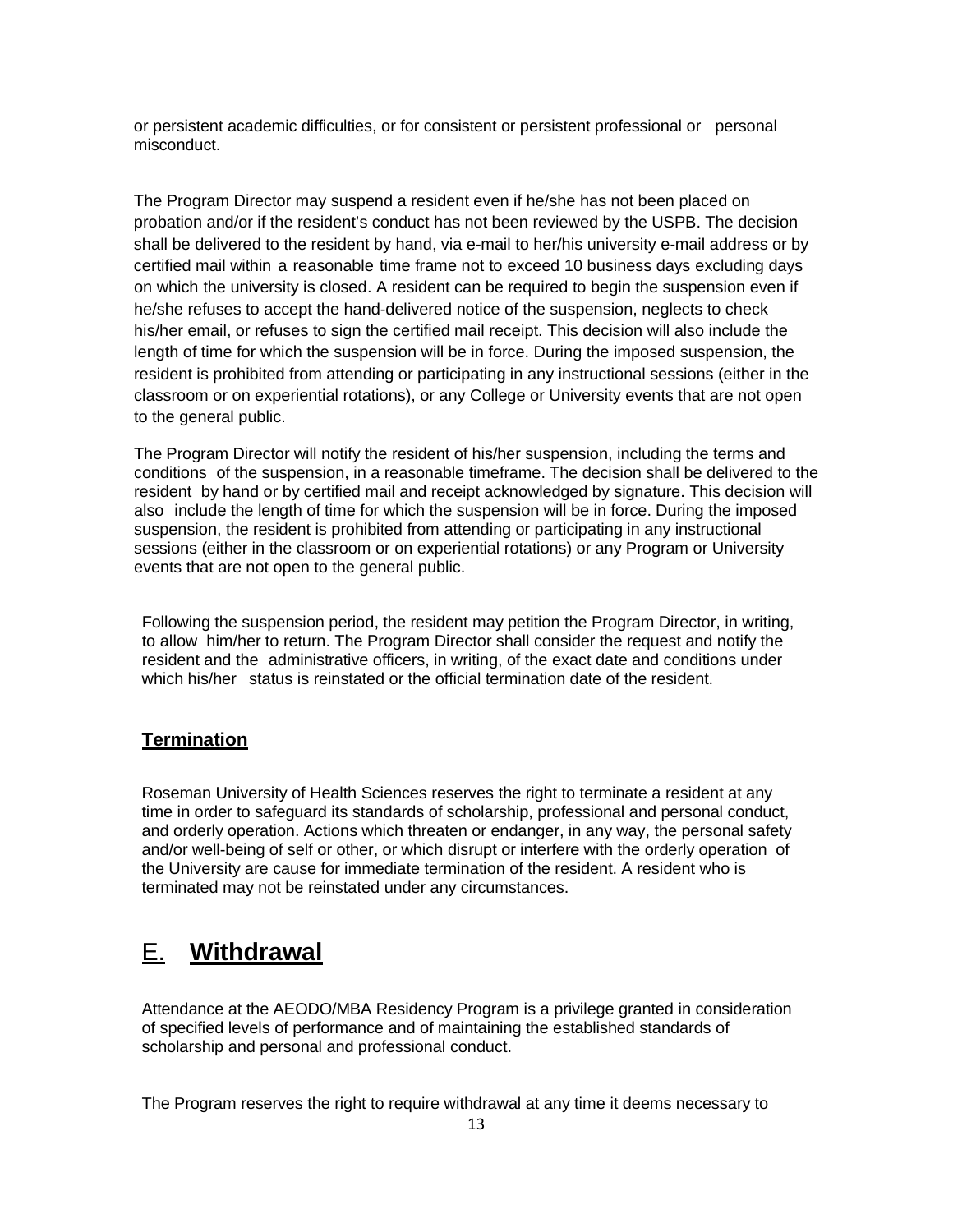safeguard its standards of scholarship, conduct, and orderly operation. The resident concedes this right by act of matriculation.

#### **Voluntary Withdrawal**

Application for voluntary withdrawal from the AEODO/MBA Residency Program must be made in writing to the Program Director. Except in rare and special circumstances, the application will be accompanied by a personal interview with a member of the College's administrative body. Every effort should be made by the resident to assure that no misunderstandings or errors occur in the withdrawal process. Following notification by the resident and the personal interview, the Program Director will notify the Dean and will provide the resident with the forms necessary to process the official withdrawal. Residents who leave the College without notifying the Program Director and without completing the established withdrawal procedures within 30 days will automatically be terminated from the University. Residents who are terminated in this manner will not be considered for readmission at a later date. Withdrawal is not complete until the required forms are signed by the resident, the Program Director, and the Dean.

The procedure for Voluntary Withdrawal is as follows:

- 1. The resident makes a written request to the Program Director to voluntarily withdraw from the College.
- 2. The Program Director notifies the Dean, prepares the necessary forms for withdrawal and schedules a withdrawal interview.
- 3. The withdrawal interview attended by the resident and the Program Director is held, and the terms of withdrawal agreed to and put in writing.
- 4. The completed withdrawal form and terms of withdrawal are signed by the resident and returned for signature to the Program Director, who shall forward them to the Dean for signature.
- 5. Once all forms are signed and dated, the withdrawal process is complete.

#### **Mandatory Withdrawal**

As stated in Academic Policies and Procedures above, residents who do not pass six (6) reassessments in an academic year or three (3) assessments during remediation are required to withdraw from the College "not in good academic standing".

Residents, who leave the College without completing the established withdrawal procedure within 30 days, will automatically be terminated from the University. Residents who are terminated in this manner will not be considered for re-admission at a later date.

The procedure for Mandatory Withdrawal is as follows:

1. The Program Director will inform the resident and the College's administrative body in writing that due to unsatisfactory academic progress, the resident is required to withdraw from the Program.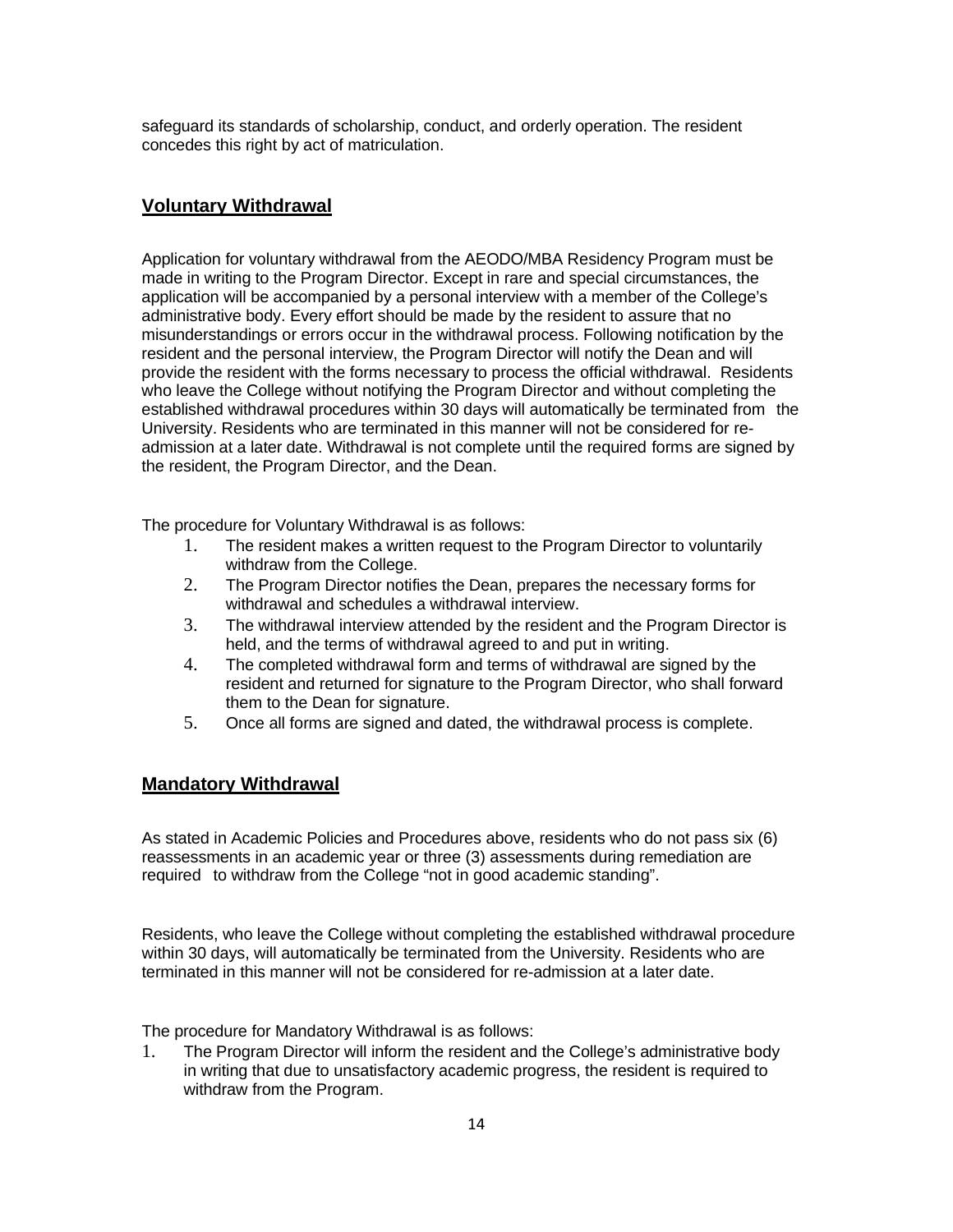- 2. The Program Director notifies the Dean, prepares the necessary forms for withdrawal and schedules a withdrawal interview.
- 3. The withdrawal interview attended by the resident and the Program Director is held, and the terms of withdrawal agreed to and put in writing.
- 4. The completed withdrawal form and terms of withdrawal are signed by the resident and returned for signature to the Program Director who shall forward them to the Dean for signature.
- 5. Once all forms are signed and dated, the withdrawal process is complete.

### **Conditions for Re-Admission for Residents Withdrawing "In Good Academic Standing"**

Residents who withdraw "in good academic standing" (i.e., not on academic probation) are not assured of re-admission unless it is a part of the final written decision and/or agreement made between the Program Director and the resident, and it is acknowledged through signature by the College Dean. Unless circumstances determined by the Dean warrant, residents who are granted re-admission following withdrawal in good academic standing re-enter at the beginning of the next academic year and register for the entire academic year, including all blocks previously completed and passed.

### **Conditions for Re-Admission for Residents Withdrawing "Not in Good Acade mic Standing"**

Residents, who withdraw while on academic probation, do so "not in good academic standing". Residents who withdraw "not in good academic standing" may request readmission through the College's Admissions Application process unless otherwise stipulated.

### F. **Leave of Absence**

A resident in good academic standing (i.e., not on academic probation) may request a leave of absence due to occurrence of medical problem(s), serious personal problems, or pregnancy.

Residents requesting a leave of absence must apply in writing to the Program Director. In the event of a medical problem, the request must be accompanied by a letter from a physician describing the nature of the disability for which the leave is requested and the estimated length of time needed for recovery.

Leaves of absence requested for a full academic year will be for one year only with expected reinstatement at registration for the following year and may only be requested within one month of registration for that academic year. Leaves of absence requested more than one month after registration for any given academic year will be granted for a period not to exceed the number of months remaining until the registration date for the next academic year.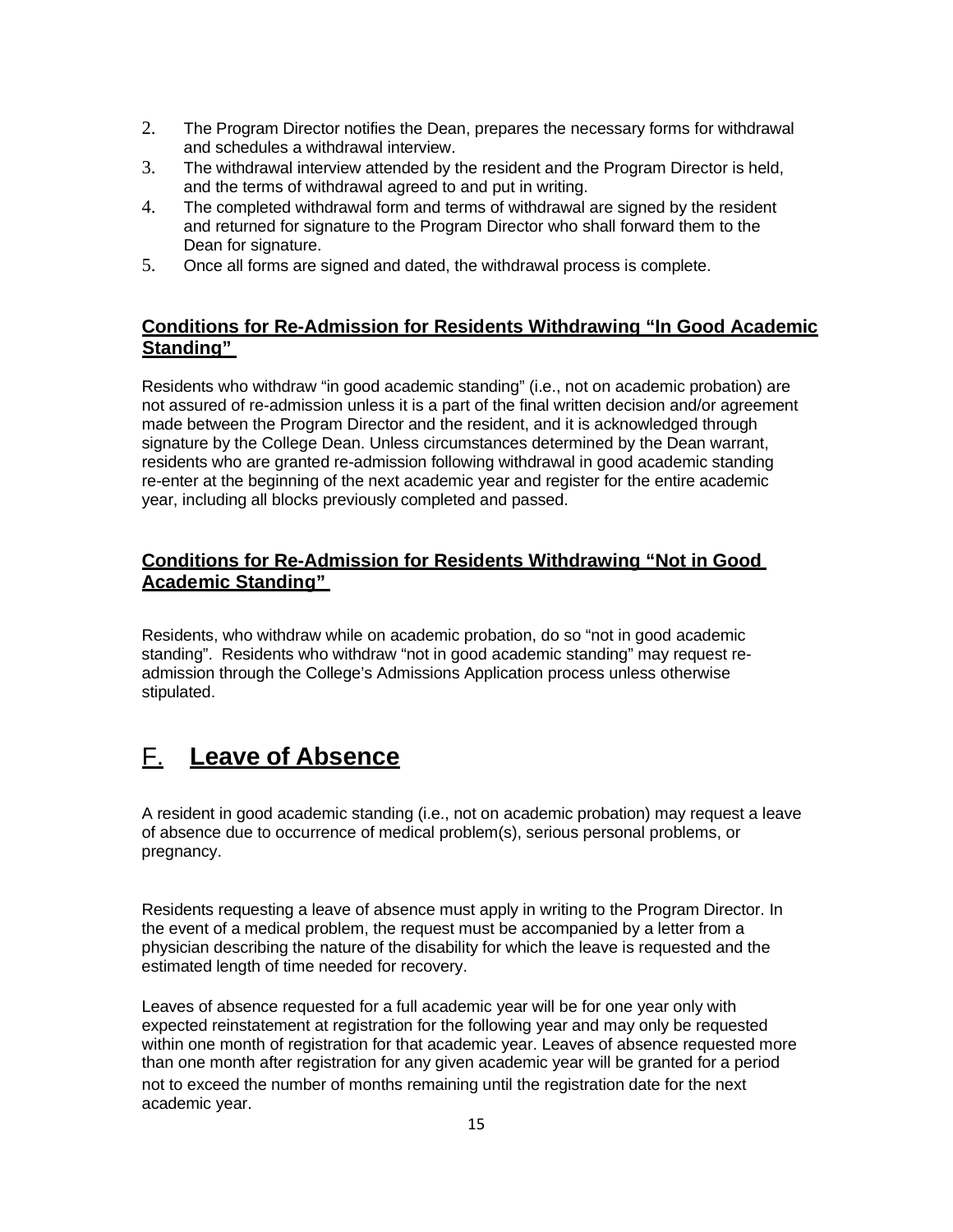A resident, who is granted a leave of absence for an entire academic year, must submit a letter of intent to return to classes to the Program Director, at least three months prior to the requested date of return. It is the resident's responsibility to keep the Program Director informed of any change of address while on a leave of absence.

If the resident has not paid 100% of the tuition during the year in which the leave is granted, the balance of the tuition plus any increase in tuition or fees will be payable in the next year of attendance.

Residents on an approved leave of absence will be considered withdrawn for Federal Resident Aid and enrollment reporting purposes. Residents may be required to begin repayment on outstanding federal resident loans during an approved leave of absence longer than 180 days.

The procedure for obtaining a leave of absence is as follows:

- 1. The resident makes a written request to the Program Director for a leave of absence.
- 2. If the request is granted, the resident shall complete the leave of absence form, sign and date it. The resident shall then return the completed form to the Program Director who shall sign and date it.
- 3. Once all forms are signed and dated, the leave of absence process is complete. For purposes of calculating tuition reimbursement, the official date of the leave of absence will be the original date of receipt of the resident's request, providing the leave is granted.

### G. **Resident Appeal Process**

#### **Assessment Appeals**

If a resident feels that an assessment has been evaluated unfairly or in error, he/she should submit a written account of his/her reasons for believing he/she has not been evaluated fairly or in error to the Program Director within 48 hours following the assessment.

The Program Director shall determine if the situation merits convening the Assessment Appeals Committee. The Assessment Appeals Committee is convened on an as-needed basis, and is composed of two faculty members appointed by the Dean from a list of at least four recommended by the Program Director, and the chief resident. In their recommendations, the Program Director should endeavor to suggest individuals who are not personally involved in the assessment/block.

After considering the points-of-view of both the resident and the faculty member(s), the Assessment Appeals Committee shall make a recommendation to the Dean who shall render his/her decision. The Dean shall communicate this decision in writing to the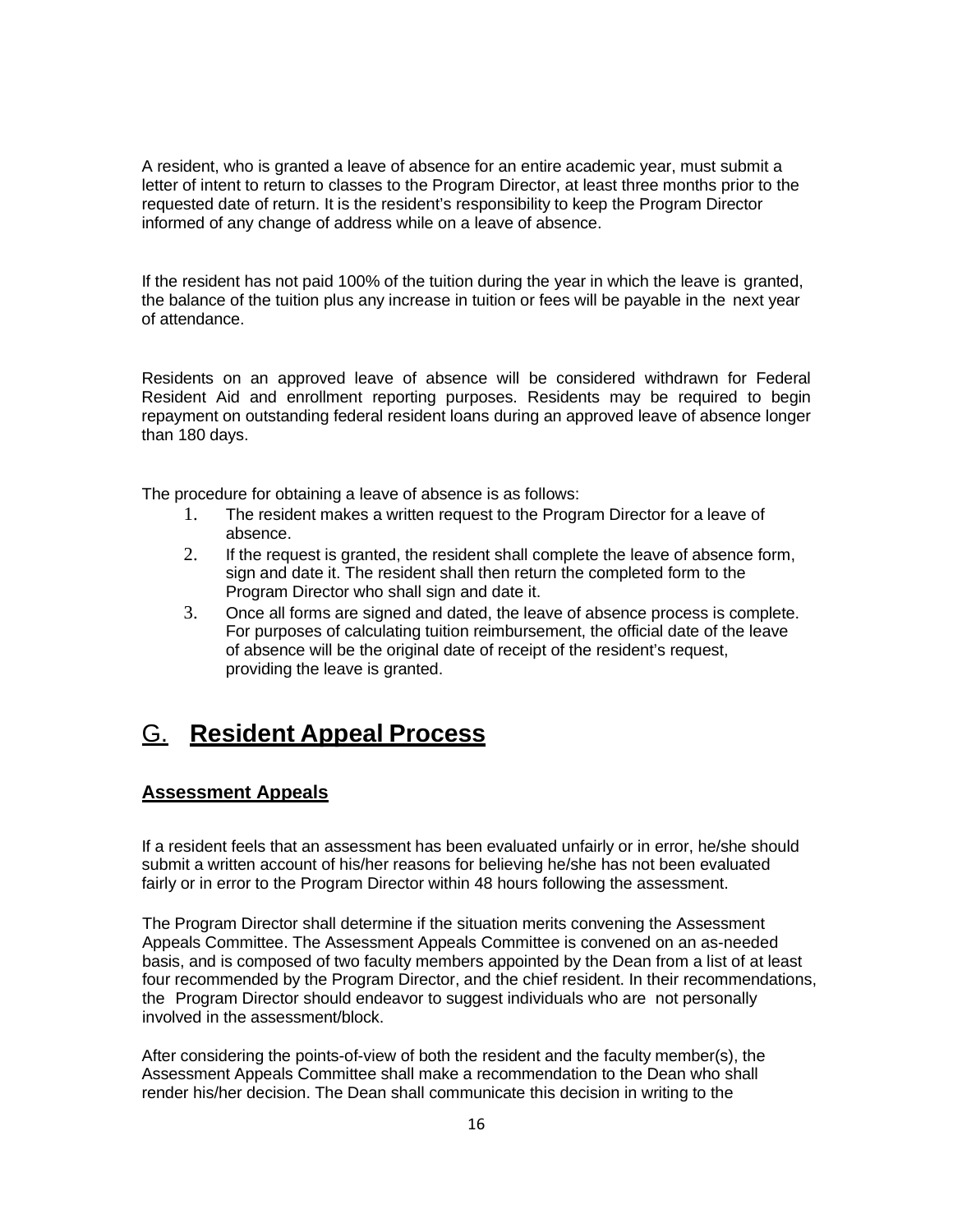resident, the faculty member(s) involved, the Program Director, and the Clinic. The decision of the Dean is final.

#### **Appeals of Withdrawal Decisions**

Unsatisfactory performance on any six assessments during an academic year automatically results in a resident being required to withdraw "not in good academic standing" (See Academic Probation/Withdrawal "Not in Good Academic Standing"). The requirement to withdraw and any stipulations or conditions regarding the resident's return to the University may not be appealed. Resident may, however, appeal the outcome of an assessment as noted above.

#### **Appeals of Probation Decisions**

If a student feels he/she has been treated unfairly in a matter involving probation, he/she may appeal that decision to the Dean. The written appeal must be submitted to the office of the Dean within five (5) business days of notification of probation. The Dean shall consider the appeal and render his/her decision which shall be final and effective immediately. The Dean shall communicate this decision in writing to the student and the College Associate/Assistant Deans. A copy of the decision will be provided to the Vice President for Student Affairs.

#### **Appeals of Suspension Decisions**

If a resident feels he/she has been treated unfairly in a matter involving suspension, he/ she may appeal that decision to the Chancellor. The Chancellor shall consider the appeal and render his/her decision. The Chancellor shall communicate this decision in writing to the resident, and the University's administrative officers.

Unless a clear threat to the safety or well-being of members of the University community exists, the resident shall have the opportunity to continue to attend classes and participate in all sanctioned College activities until such time as any/all suspension appeals are exhausted. The resident is expected to behave in a professional manner during this time period. Any disruptions of class or University operations or any other unprofessional behavior may result in rescission of the resident's opportunity to attend class and/or all sanctioned College activities.

#### **Appeals of Termination Decisions**

If a resident feels he/she has been treated unfairly in a matter involving termination, he/ she may appeal that decision in writing to the Chancellor. The decision of the Chancellor of the South Jordan Campus shall be final.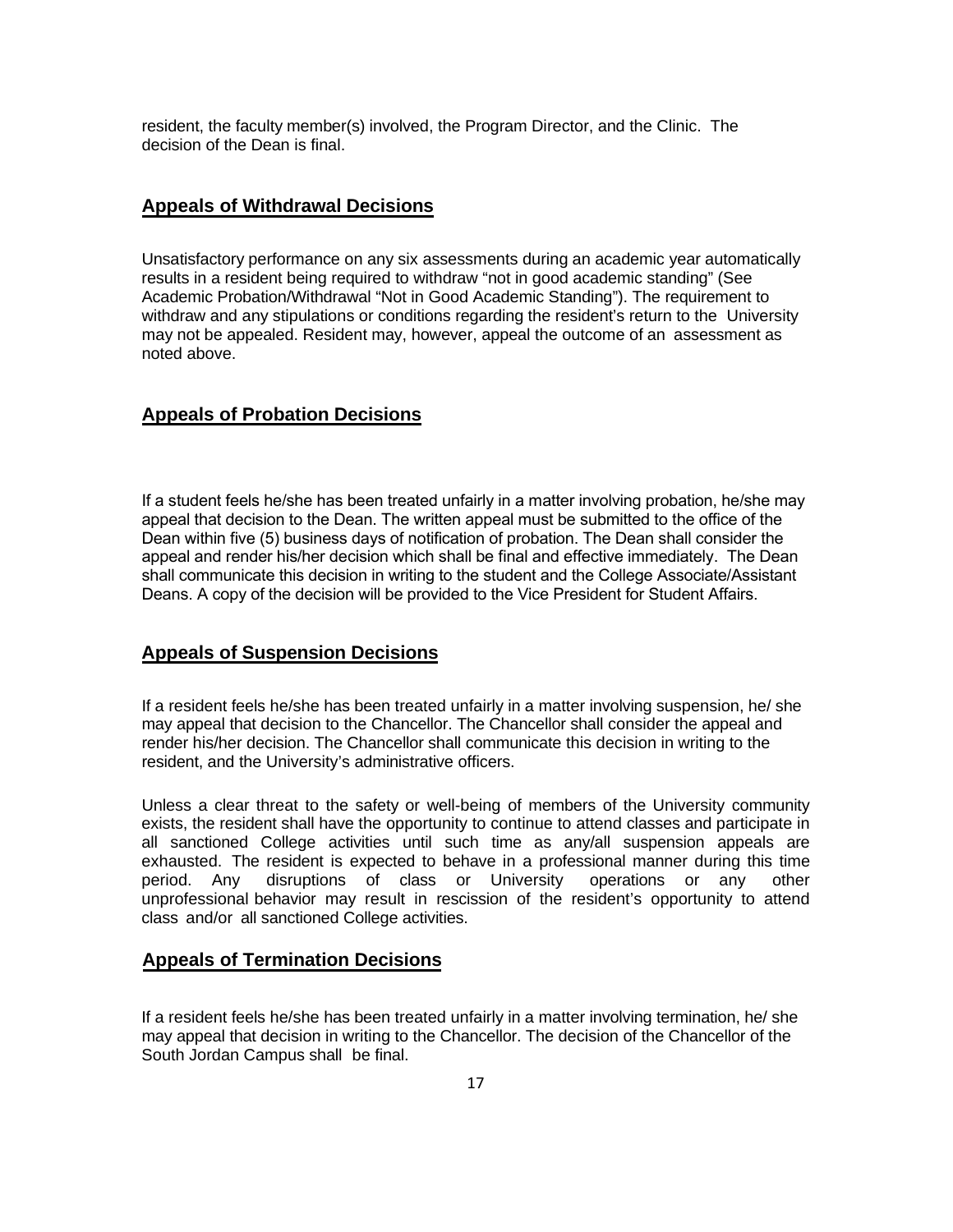Unless a clear threat to the safety or well-being of members of the University community exists, the resident shall have the opportunity to continue to attend classes and participate in all sanctioned College activities until such time as any/all termination appeals are exhausted. The resident is expected to behave in a professional manner during this time period. Any disruptions of class or University operations or any other unprofessional behavior may result in rescission of the resident's opportunity to attend class and/or all sanctioned College activities.

### H.**Personal Counseling about Non-Academic Issues**

Residents receive their health insurance coverage, including mental health benefits, through the Roseman employee health insurance plan. Residents needing personal counseling services about non-academic issues (e.g., grief counseling, alcohol, substance abuse and mental health) have access to the University's Employee Assistance Plan (EAP) as well as access to mental health services provided by the employee health insurance plan. Information about Roseman's EAP can be found on the ADP 'Tools/Reference' portal. Residents who have questions about the employee health insurance plan can either contact the Office of Human Resources or use the phone number and/or website for members that is listed on the back of the member's health insurance card.

### I. **Immunization Requirements**

In order to be eligible to participate in the clinical portion of their education, documentation/proof of the following immunizations and health screening must be submitted to the AEODO/MBA Residency Programs by every resident prior to the start of his or her participation in the clinic.

**Failure to complete immunizations and health screenings by the deadline may preclude resident's participation in the clinical component of the program.**

- $\triangleright$  MMR (measles, mumps, rubella) proof of completion of the 2 shot series (4 weeks apart); or serologic titers showing immunity
- $\triangleright$  Polio; or serologic titers showing immunity
- $\triangleright$  Tdap (tetanus, diphtheria, and pertussis) 1 shot
- $\triangleright$  Hepatitis A proof of starting/completion of 2-shot series or serologic titers showing immunity **(takes 6 months to complete)**
- $\triangleright$  Hepatitis B proof of starting/completion of 3-shot series or serologic titers showing immunity **(takes 6 months to complete)**
- $\triangleright$  Varicella (chicken pox) proof of completion of 2-shot series (4 weeks apart); or positive serologic titers showing immunity (We cannot accept physician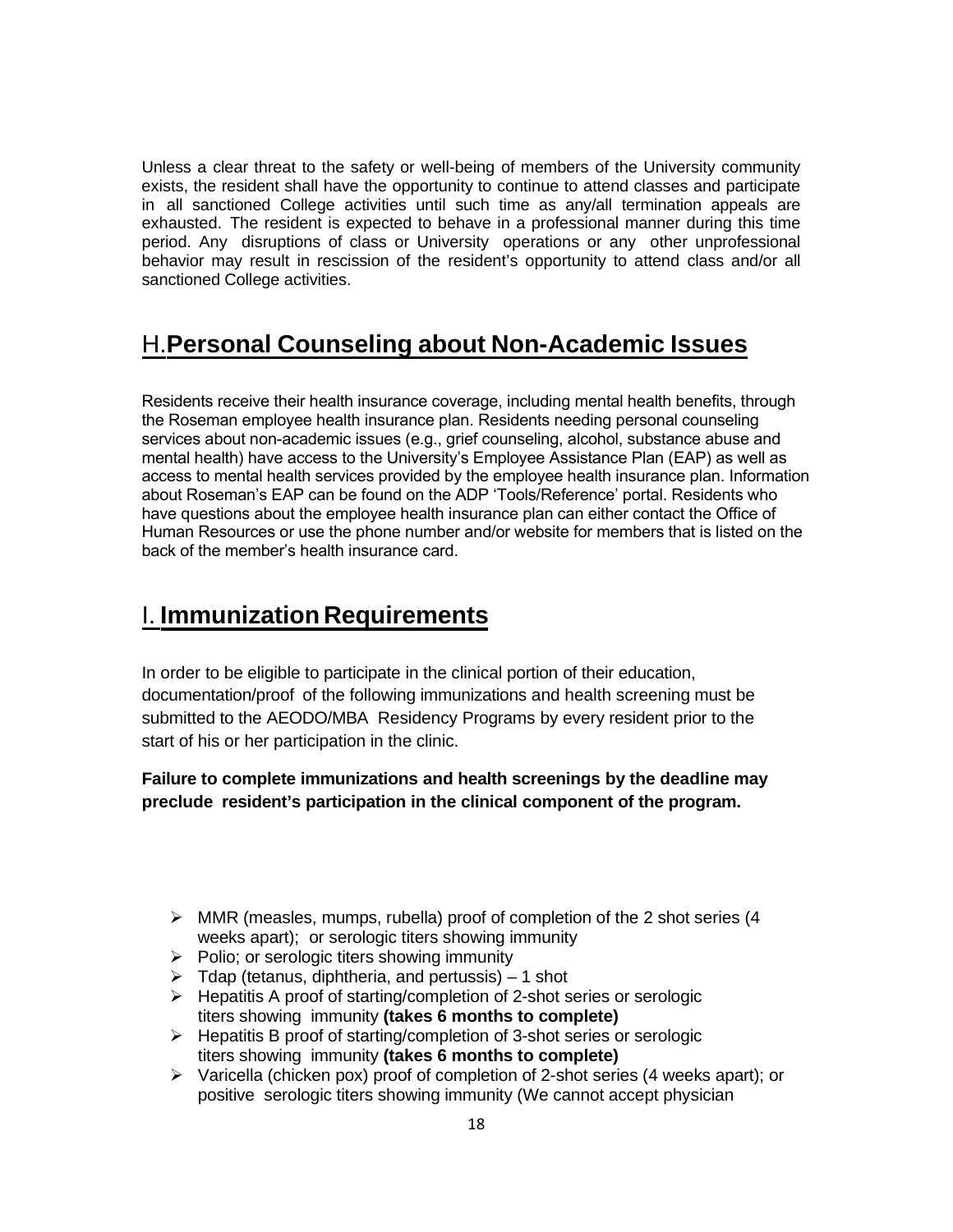documentation stating "had the disease" as proof.)

 $\triangleright$  Two-Step Tuberculosis Skin Test (TST) with negative results.

Proof is not required for an individual who submits an affidavit or certificate signed by a physician, duly registered and licensed to practice in the United States, in which it is stated that, in the physician's opinion, the immunization required would be injurious to the health and well-being of the resident or any member of his or her family or household. Unless a lifelong condition is specified, the affidavit or certificate is valid for only one year from the date signed by the physician and must be renewed each year for the exclusion to remain in effect.

### J. **Appropriate Appearance and Attire**

Residents are required to wear matching, clean scrubs (color to be determined by the Program Director) with close-toed shoes in the clinic at all times. Non-clinic attire consists of professional, conservative clothing and footwear. Acceptable attire includes shirts, ties and slacks for men and shirts, slacks and knee-length or longer skirts/dresses for ladies. No shorts, t-shirts or torn/unprofessional clothing will be tolerated at any time. Resident must always be properly groomed and maintain a professional appearance and good hygiene while at school as well as all University-related functions

### K. **Professional Conduct at Meetings and Continuing Education Courses**

When attending such meetings and courses, whether on or off campus, it is imperative for all residents to remember that they will be representing the Roseman University of Health Sciences College of Dental Medicine and the AEODO/MBA Residency Program. All residents are expected to maintain utmost professionalism at all times while attending such meetings. Alcohol or substance abuse, disorderly conduct, violence or any other behavior that would present the University in a negative light will be absolutely forbidden. Should a resident be found in violation of this rule, he or she will be prohibited from attending future meetings and will face disciplinary action by the Program Director.

### **L. Policy on Utilization of Personal (Mobile) Telephones and Other Communication Devices on Campus**

Utilization of personal communication devices during class, seminars and/or clinic sessions is disrespectful to faculty and can be disruptive to the residents' learning experience. As such, the AEODO/MBA residency program has established a policy stating that all mobile telephones, pagers and other communication devices must be turned off or positioned in "silent mode" while residents are in class, clinic, seminars or other professional meetings. Additionally, residents shall refrain from utilizing all aforementioned devices during class for all purposes including answering phone calls and sending/receiving text messages. Mobile telephones may not be used in the clinic except for communication with patients. Residents may not leave any scheduled classes or seminars to answer personal phone calls except for rare cases of true emergencies. If a resident is found in violation of this policy by the course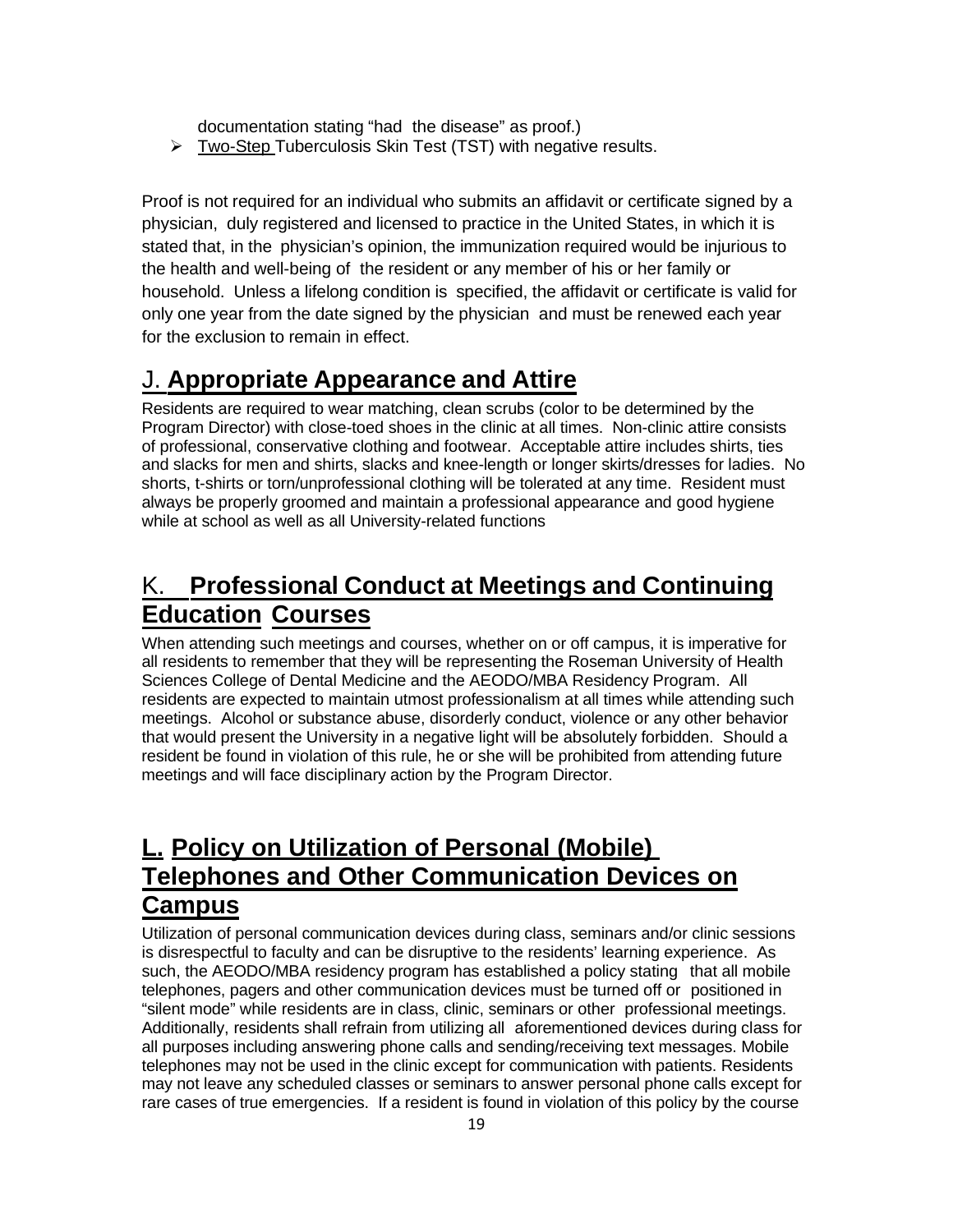director, seminar conductor and/or clinical faculty, he or she will be reported to the Program Director. This incident will be documented appropriately in the resident's file and may result in probation (please see "Consequences of Unsatisfactory Achievement of Academic and/or Professional Standards")

### **M. Resident Acknowledgement Form**

The Nevada Commission on Postsecondary Education mandates that a signed and dated copy of the Resident Acknowledgement Form (appendix A) is kept on file for each resident enrolled in the program.

### **N. Educational Offerings and Curricular Overview**

Roseman Advanced Education in Orthodontics and Dentofacial Orthopedics/Master in Business Administration Residency Program (AEODO/MBA) is designed to provide special knowledge and skills beyond the DDS/DMD training and is oriented to meet and surpass standards of specialty practice as set forth by the Commission on Dental Accreditation (CODA) and depicted in the Accreditation Standards for Advanced Specialty Education Programs. The residents enrolled in this Program will be required to complete extensive courses and a rigorous curriculum in order to be eligible for completion of the program and subsequently graduation.

The residents will be engaged in sophisticated and progressive training in courses such as cephalometrics: diagnosis and treatment planning; clinical seminars; comprehensive review of classic and current orthodontic literature; clinical orthodontics; biomechanics; treatment of patients with cleft palate: etiology, epidemiology, diagnosis and treatment of various craniofacial anomalies: temporomandibular joint disorders; concepts of occlusion; anatomy and histology of the head and neck; facial growth and development; advanced imaging such as 2 and 3 dimensional craniofacial imaging; pharmacology and management of pain and anxiety; advanced diagnosis and treatment of various pathologies of the oral cavity; and indications and contraindications for use of temporary anchorage devices in treatment of various orthodontic cases.

Numerous interdisciplinary course and seminars in various fields of dentistry will be scheduled for the residents, which will ensure their knowledge in other areas of dentistry as well as enable them to effectively and productively communicate with their colleagues regarding intricate and specialized needs of and subsequent care for their patients. These instructional blocks will include topics such as interdisciplinary clinical periodontics; interdisciplinary clinical prosthodontics; interdisciplinary clinical pediatric dentistry; interdisciplinary oral and maxillofacial surgery; interdisciplinary restorative dentistry and interdisciplinary clinical endodontics.

Residents will also be enrolled in and expected to master courses in numerous biomedical science areas throughout their education, including but not limited to biochemistry, head and neck anatomy, histology and physiology, genetic control of cell function, protein synthesis, cell reproduction and pathology. Various research-related courses will be scheduled in blocks throughout the residents' education in topics such as introduction to research, biostatistics and clinical trials design, scientific writing and advanced research. The residents enrolled in the proposed program will also be required to enroll in Master of Business Administration courses as part of their education and training, which will ensure an exceeding level of knowledge and expertise in the following areas: leadership communication; financial accounting; legal environment and corporate responsibility; statistical methods for decision making, managerial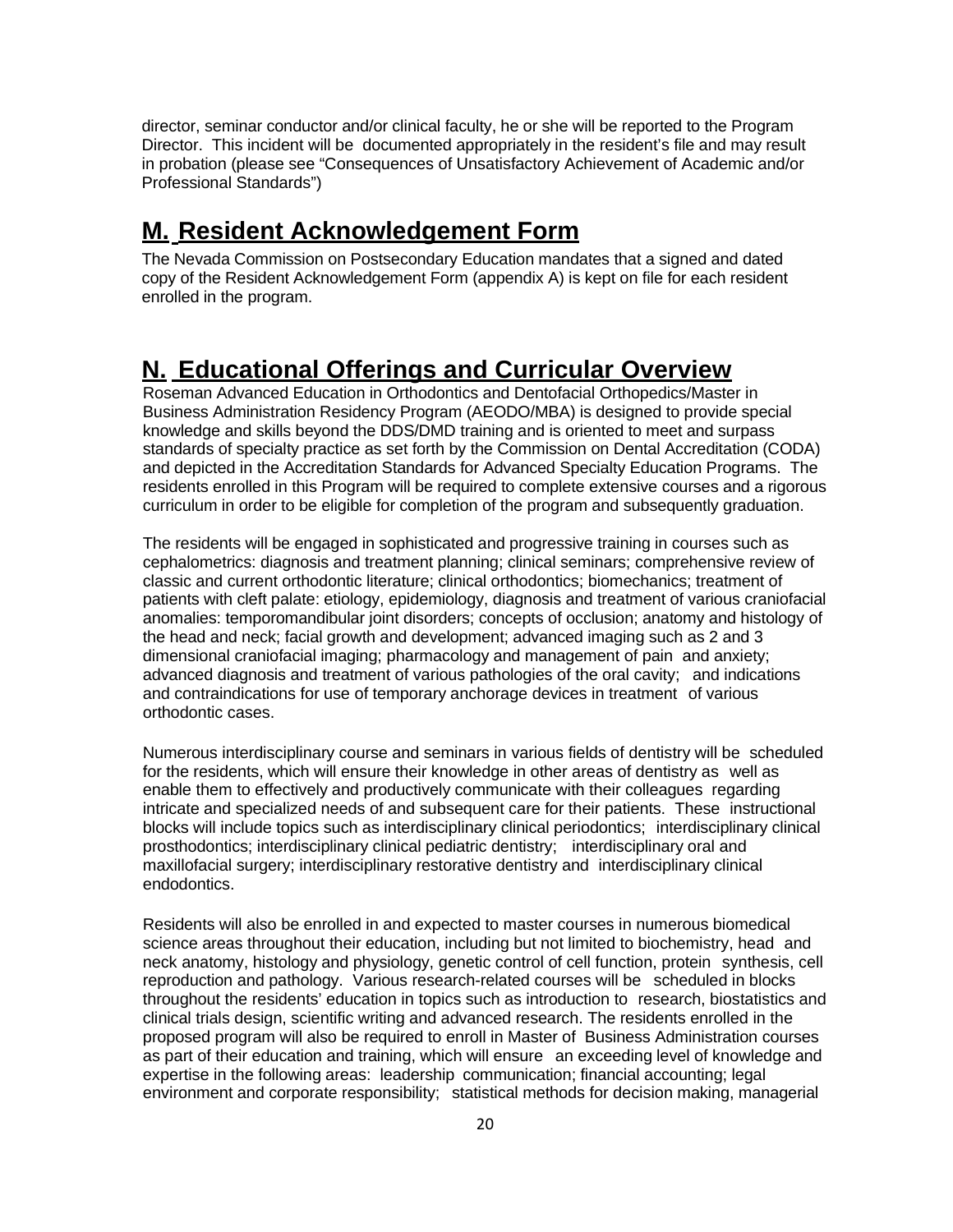economics; foundations of management; leadership creativity and innovation; organizational behavior and leadership; operations management; management information system; managerial accounting and control; finance; strategic management; and advanced finance and entrepreneurship. Furthermore, we will require our residents to successfully complete the American Board of Orthodontics (ABO) Written Examination prior to their graduation from our program, as well as, strongly encourage them to become Diplomates of the ABO.

### <span id="page-20-0"></span>O. **Nevada State Board of Dental Examiners**

Residents must be eligible to obtain a full or limited license to practice dentistry in the State of Nevada. To be eligible, residents must follow all regulations and guidelines set forth in Nevada Revised Statues 631.230, 631.240, and 631.271, which are detailed below. It is the resident's responsibility to ensure a full or limited license to practice dentistry in the State of Nevada is maintained and current (i.e. not expired) throughout his or her enrollment in the Program. Failure to do so will result in suspension from clinic

If at any point during the resident's education at Roseman University of Health Sciences a resident's limited or full license to practice dentistry in the State of Nevada is suspended, then the resident will undergo mandatory Program suspension until such time that the license suspension has been lifted. In the event that a resident's full or limited license to practice dentistry in the State of Nevada is revoked, the resident will effectively be terminated from the program. Since practicing dentistry (including in an educational setting) without a full or limited dental license is considered a felony, no probationary status will be granted prior to suspension or termination from the Program resulting from this type of infraction.

#### **NRS 631.230 Eligibility of applicant for license to practice dentistry.**

- 1. Any person is eligible to apply for a license to practice dentistry in the State of Nevada who:
- (a) Is over the age of 21 years;
- (b) Is a citizen of the United States, or is lawfully entitled to remain and work in the United States;
- (c) Is a graduate of an accredited dental school or college; and
- (d) Is of good moral character.

2. To determine whether a person has good moral character, the Board may consider whether his or her license to practice dentistry in another state has been suspended or revoked or whether the person is currently involved in any disciplinary action concerning his or her license in that state.

[Part 5:152:1951]—(NRS A [1967,](http://www.leg.state.nv.us/Statutes/54th/Stats196705.html#Stats196705page866) 866; [1971,](http://www.leg.state.nv.us/Statutes/56th/Stats197103.html#Stats197103page534) 534; 1977, [1564;](http://www.leg.state.nv.us/Statutes/59th/Stats197707.html#Stats197707page1564) 1983, [1113;](http://www.leg.state.nv.us/Statutes/62nd/Stats198305.html#Stats198305page1113) [1985,](http://www.leg.state.nv.us/Statutes/63rd/Stats198502.html#Stats198502page379) 379; [2001,](http://www.leg.state.nv.us/Statutes/71st/Stats200112.html#Stats200112page1609) 1609)

#### **NRS 631.240 Examination for license to practice dentistry; issuance of certificate of registration.**

1. Any person desiring to obtain a license to practice dentistry in this State, after having complied with the regulations of the Board to determine eligibility:

(a) Except as otherwise provided in NRS [622.090,](http://www.leg.state.nv.us/NRS/NRS-622.html#NRS622Sec090) must present to the Board a certificate granted by the Joint Commission on National Dental Examinations which contains a notation that the applicant has passed the National Board Dental Examination with an average score of at least 75; and

(b) Except as otherwise provided in this chapter, must:

(1) Successfully pass a clinical examination approved by the Board and the American Board of Dental Examiners; or

(2) Present to the Board a certificate granted by the Western Regional Examining Board which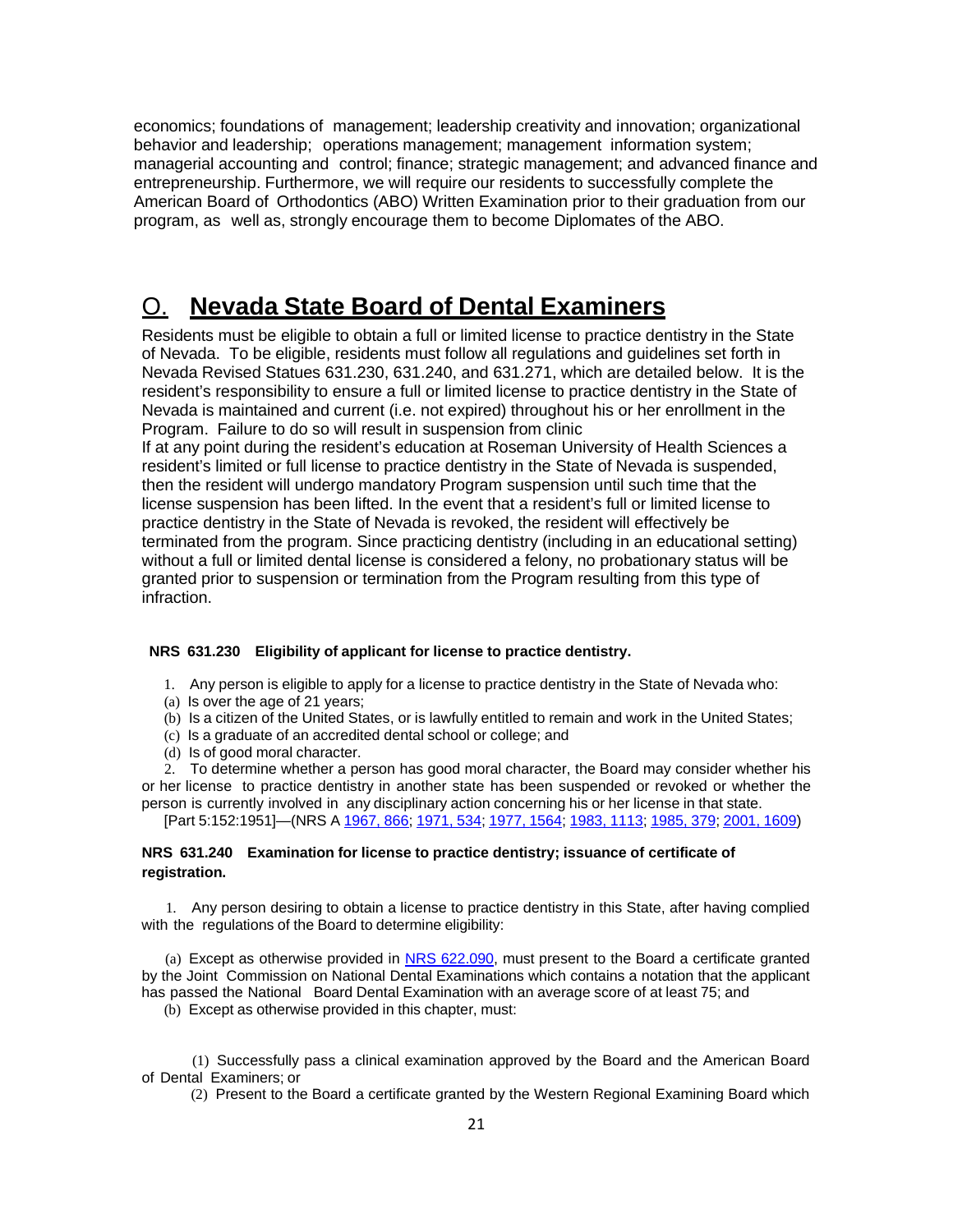contains a notation that the applicant has passed a clinical examination administered by the Western Regional Examining Board.

2. The Board shall examine each applicant in writing on the contents and interpretation of this chapter and the regulations of the Board.

3. All persons who have satisfied the requirements for licensure as a dentist must be registered as licensed dentists on the board register, as provided in this chapter, and are entitled to receive a certificate of registration, signed by all members of the Board.

[Part 5:152:1951]—(NRS A [1971,](http://www.leg.state.nv.us/Statutes/56th/Stats197103.html#Stats197103page534) 534; [1985,](http://www.leg.state.nv.us/Statutes/63rd/Stats198502.html#Stats198502page380) 380; [1987,](http://www.leg.state.nv.us/Statutes/64th/Stats198704.html#Stats198704page859) 859; [1991,](http://www.leg.state.nv.us/Statutes/66th/Stats199102.html#Stats199102page330) 330; [1995,](http://www.leg.state.nv.us/Statutes/68th/Stats199502.html#Stats199502page277) 277; [1999,](http://www.leg.state.nv.us/Statutes/70th/Stats199910.html#Stats199910page1654) 1654, [2849;](http://www.leg.state.nv.us/Statutes/70th/Stats199917.html#Stats199917page2849) [2001,](http://www.leg.state.nv.us/Statutes/71st/Stats200112.html#Stats200112page1610) [1610;](http://www.leg.state.nv.us/Statutes/71st/Stats200112.html#Stats200112page1610) [2003,](http://www.leg.state.nv.us/Statutes/72nd/Stats200301.html#Stats200301page66) 66; [2005,](http://www.leg.state.nv.us/Statutes/73rd/Stats200501.html#Stats200501page44) 44, [272;](http://www.leg.state.nv.us/Statutes/73rd/Stats200503.html#Stats200503page272) [2007,](http://www.leg.state.nv.us/Statutes/74th/Stats200705.html#Stats200705page506) 506, [2945;](http://www.leg.state.nv.us/Statutes/74th/Stats200724.html#Stats200724page2945) 2015, [3875\)](http://www.leg.state.nv.us/Statutes/78th2015/Stats201535.html#Stats201535page3875)

#### **NRS 631.271 Limited license to practice dentistry or dental hygiene; permit authorizing certain persons to practice dentistry or dental hygiene.**

1. The Board shall, without a clinical examination required by NRS [631.240](http://www.leg.state.nv.us/NRS/NRS-631.html#NRS631Sec240) or [631.300,](http://www.leg.state.nv.us/NRS/NRS-631.html#NRS631Sec300) issue a limited license to practice dentistry or dental hygiene to a person who:

(a) Is qualified for a license to practice dentistry or dental hygiene in this State;

- (b) Pays the required application fee;
- (c) Has entered into a contract with:

(1) The Nevada System of Higher Education to provide services as a dental intern, dental resident or instructor of dentistry or dental hygiene at an educational or outpatient clinic, hospital or other facility of the Nevada System of Higher Education; or

(2) An accredited program of dentistry or dental hygiene of an institution which is accredited by a regional educational accrediting organization that is recognized by the United States Department of Education to provide services as a dental intern, dental resident or instructor of dentistry or dental hygiene at an educational or outpatient clinic, hospital or other facility of the institution and accredited by the Commission on Dental Accreditation of the American Dental Association or its successor specialty accrediting organization;

(d) Satisfies the requirements of NRS [631.230](http://www.leg.state.nv.us/NRS/NRS-631.html#NRS631Sec230) or [631.290,](http://www.leg.state.nv.us/NRS/NRS-631.html#NRS631Sec290) as appropriate; and

(e) Satisfies at least one of the following requirements:

(1) Has a license to practice dentistry or dental hygiene issued pursuant to the laws of another state or territory of the United States, or the District of Columbia;

(2) Presents to the Board a certificate granted by the Western Regional Examining Board which contains a notation that the person has passed, within the 5 years immediately preceding the date of the application, a clinical examination administered by the Western Regional Examining Board;

(3) Successfully passes a clinical examination approved by the Board and the American Board of Dental Examiners; or

(4) Has the educational or outpatient clinic, hospital or other facility where the person will provide services as a dental intern or dental resident in an internship or residency program submit to the Board written confirmation that the person has been appointed to a position in the program and is a citizen of the United States or is lawfully entitled to remain and work in the United States. If a person qualifies for a limited license pursuant to this subparagraph, the limited license remains valid only while the person is actively providing services as a dental intern or dental resident in the internship or residency program, is lawfully entitled to remain and work in the United States and is in compliance with all other requirements for the limited license.

2. The Board shall not issue a limited license to a person:

- (a) Who has been issued a license to practice dentistry or dental hygiene if:
	- (1) The person is involved in a disciplinary action concerning the license; or
	- (2) The license has been revoked or suspended; or

(b) Who has been refused a license to practice dentistry or dental hygiene,

in this State, another state or territory of the United States, or the District of Columbia.

3. Except as otherwise provided in subsection 4, a person to whom a limited license is issued pursuant to subsection 1:

(a) May practice dentistry or dental hygiene in this State only:

- (1) At the educational or outpatient clinic, hospital or other facility where the person is employed; and
- (2) In accordance with the contract required by paragraph (c) of subsection 1.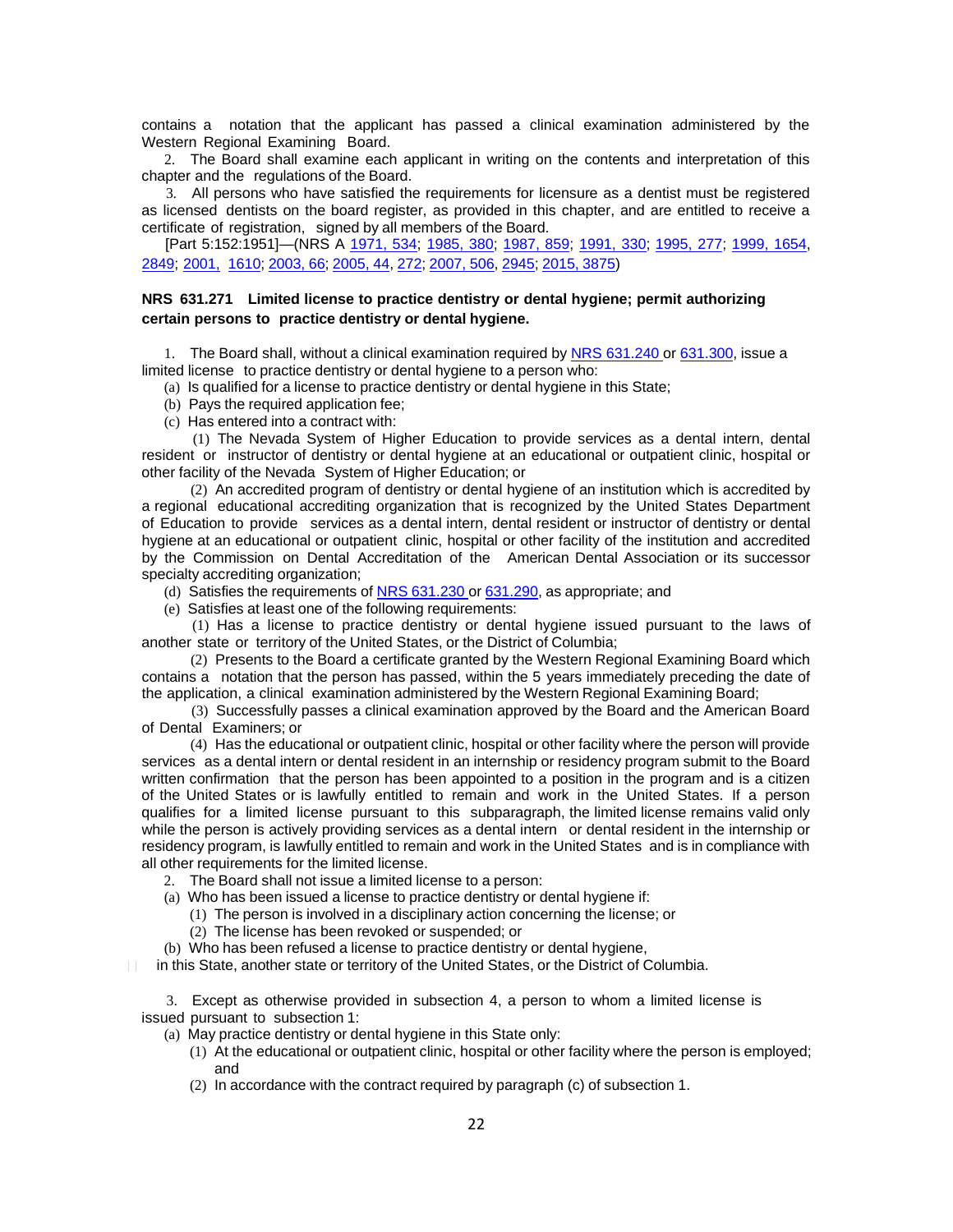(b) Shall not, for the duration of the limited license, engage in the private practice of dentistry or dental hygiene in this State or accept compensation for the practice of dentistry or dental hygiene except such compensation as may be paid to the person by the Nevada System of Higher Education or an accredited program of dentistry or dental hygiene for services provided as a dental intern, dental resident or instructor of dentistry or dental hygiene pursuant to paragraph (c) of subsection 1.

4. The Board may issue a permit authorizing a person who holds a limited license to engage in the practice of dentistry or dental hygiene in this State and to accept compensation for such practice as may be paid to the person by entities other than the Nevada System of Higher Education or an accredited program of dentistry or dental hygiene with whom the person is under contract pursuant to paragraph (c) of subsection 1. The Board shall, by regulation, prescribe the standards, conditions and other requirements for the issuance of a permit.

5. A limited license expires 1 year after its date of issuance and may be renewed on or before the date of its expiration, unless the holder no longer satisfies the requirements for the limited license. The holder of a limited license may, upon compliance with the applicable requirements set forth in NRS [631.330 a](http://www.leg.state.nv.us/NRS/NRS-631.html#NRS631Sec330)nd the completion of a review conducted at the discretion of the Board, be granted a renewal certificate that authorizes the continuation of practice pursuant to the limited license for 1 year.

6. A permit issued pursuant to subsection 4 expires on the date that the holder's limited license expires and may be renewed when the limited license is renewed, unless the holder no longer satisfies the requirements for the permit.

7. Within 7 days after the termination of a contract required by paragraph (c) of subsection 1, the holder of a limited license shall notify the Board of the termination, in writing, and surrender the limited license and a permit issued pursuant to this section, if any, to the Board.

8. The Board may revoke a limited license and a permit issued pursuant to this section, if any, at any time if the Board finds, by a preponderance of the evidence, that the holder of the license violated any provision of this chapter or the regulations of the Board.

(Added to NRS by 1999, [1653;](http://www.leg.state.nv.us/Statutes/70th/Stats199910.html#Stats199910page1653) [A 1999,](http://www.leg.state.nv.us/Statutes/70th/Stats199917.html#Stats199917page2849) 2849; [2001,](http://www.leg.state.nv.us/Statutes/71st/Stats200107.html#Stats200107page907) 907; 2003, [1182;](http://www.leg.state.nv.us/Statutes/72nd/Stats200309.html#Stats200309page1182) [2005,](http://www.leg.state.nv.us/Statutes/73rd/Stats200501.html#Stats200501page46) 46, [274;](http://www.leg.state.nv.us/Statutes/73rd/Stats200503.html#Stats200503page274) [2011,](http://www.leg.state.nv.us/Statutes/76th2011/Stats201101.html#Stats201101page74) 74; [2015,](http://www.leg.state.nv.us/Statutes/78th2015/Stats201507.html#Stats201507page713) [713\)](http://www.leg.state.nv.us/Statutes/78th2015/Stats201507.html#Stats201507page713)

### <span id="page-22-0"></span>P.**Professional Liability Coverage**

The Roseman AEODO/MBA Residency Program will provide professional liability coverage for residents throughout their enrollment in the Program. It is the responsibility of the resident to make sure all appropriate forms have been accurately completed and that the documents required by the insurer have been submitted in a timely manner. Residents will not be allowed in the clinic without appropriate professional liability coverage. If approved for moonlighting, the resident must purchase their own liability coverage to protect them in private practice. A copy of this coverage must be submitted to the Program Director's office.

### <span id="page-22-1"></span>Q. **Cardiopulmonary Resuscitation (CPR) Certification**

All residents must provide proof of current CPR certification prior to enrollment in program. It will be the residents' responsibility to ensure their CPR certification is current (i.e. not expired) and that the Program maintains a current copy on file at all times.

### R. **Bioterrorism Training for the Healthcare Professionals**

Nevada State Law requires all Healthcare Professional to attend periodic seminars and training in Bioterrorism. It is the residents' responsibility to ensure their certificate of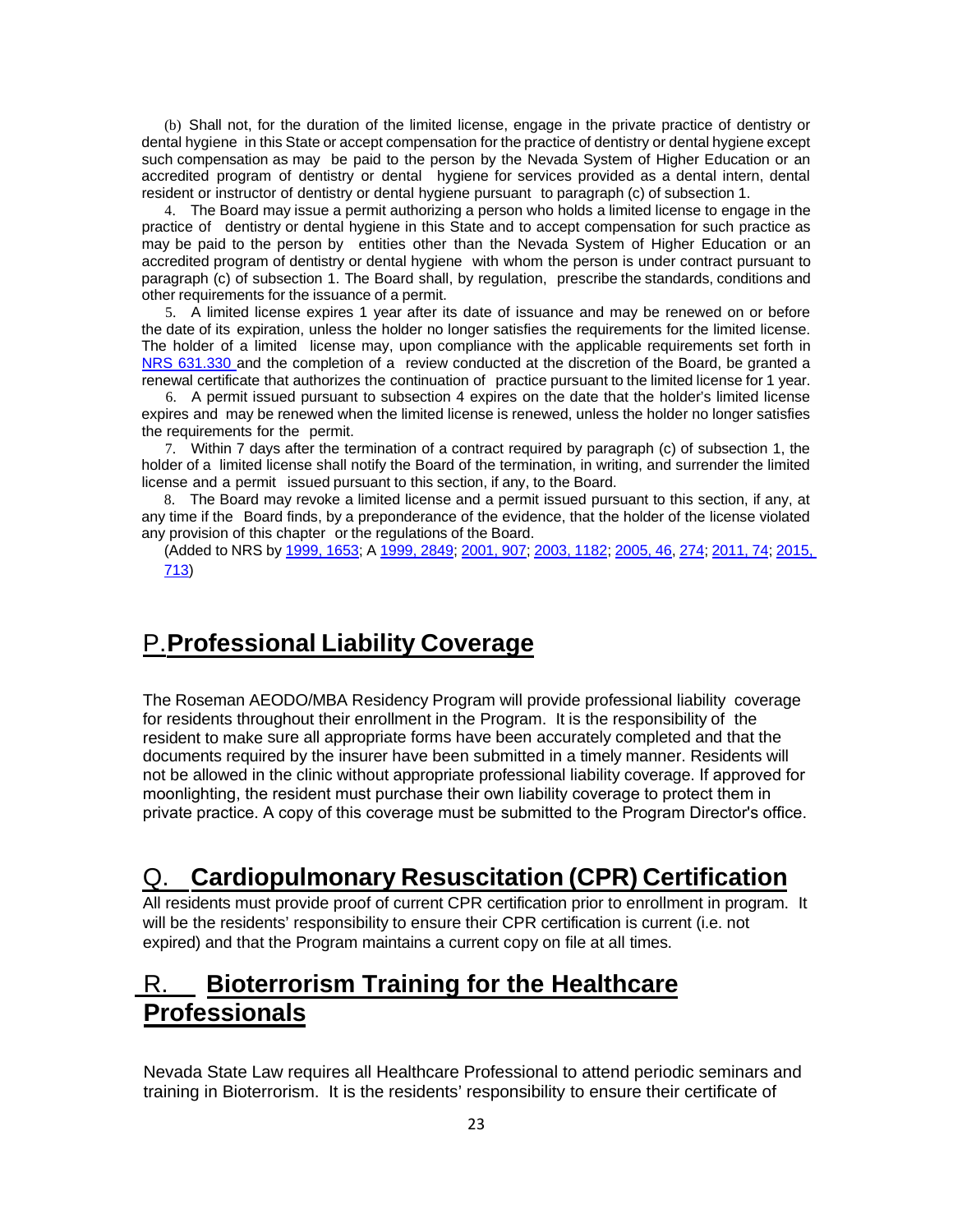attendance for the seminar is current (i.e. not expired) and that the Program maintains a current copy on file at all times.

### <span id="page-23-0"></span>S. **Policy on Outside Employment/Moonlighting**

Residents are not allowed to enter part-time private practice employment of any type during the entire duration of their training at Roseman Advanced Education in Orthodontics and Dentofacial Orthopedics/Master of Business Administration Residency Program unless permission to do so has been granted by the Program Director. This would include

Holidays, weekends and/or evenings, practice of dentistry or dental hygiene, and assisting in any capacity in the dental field. Residents' academic standing and overall performance will be taken into account by the Program Director in granting this approval. If a resident starts moonlighting without such prior approval, a warning notice will be issued for the first violation. Second violation will result in loss of two (2) permitted time-off days. A third violation will result in probation.

### **T. Academic Progression Policy**

Academic Progression will be determined bi-annually as part of the overall performance evaluation conducted bi-annually for each resident by the Program Director.

The comprehensive resident evaluation process involves the following steps:

- 1. Each resident will conduct a self-evaluation based on their assessment of their overall performance using a standard questionnaire supplied by the program.
- 2. Each full-time faculty member will submit an overall evaluation of the resident using the standard questionnaire similar to the self-evaluation by the resident.
- 3. The evaluation from all faculty is summarized as cumulative feedback and submitted for the review of the Program Director.
- 4. Following a review of this cumulative feedback along with objective information on the resident's overall academic performance, The Program Director meets individually with each resident, discusses progress
- 5. Following the meeting, the Program Director creates an Action Plan listing Commendations & Recommendations. This report including the Cumulative Faculty Evaluation and the Action Plan will be provided to the resident for an Acknowledgement Sign-Off. The Action Plan will include the resident's eligibility for academic progression and other specific feedback that can help improve overall performance.

The following are three ways that a resident may be placed on academic probation:

- 1. If the resident has more than 3 blocks that have "NP" status
- 2. If the resident has more than one block that have "NP" status and more than three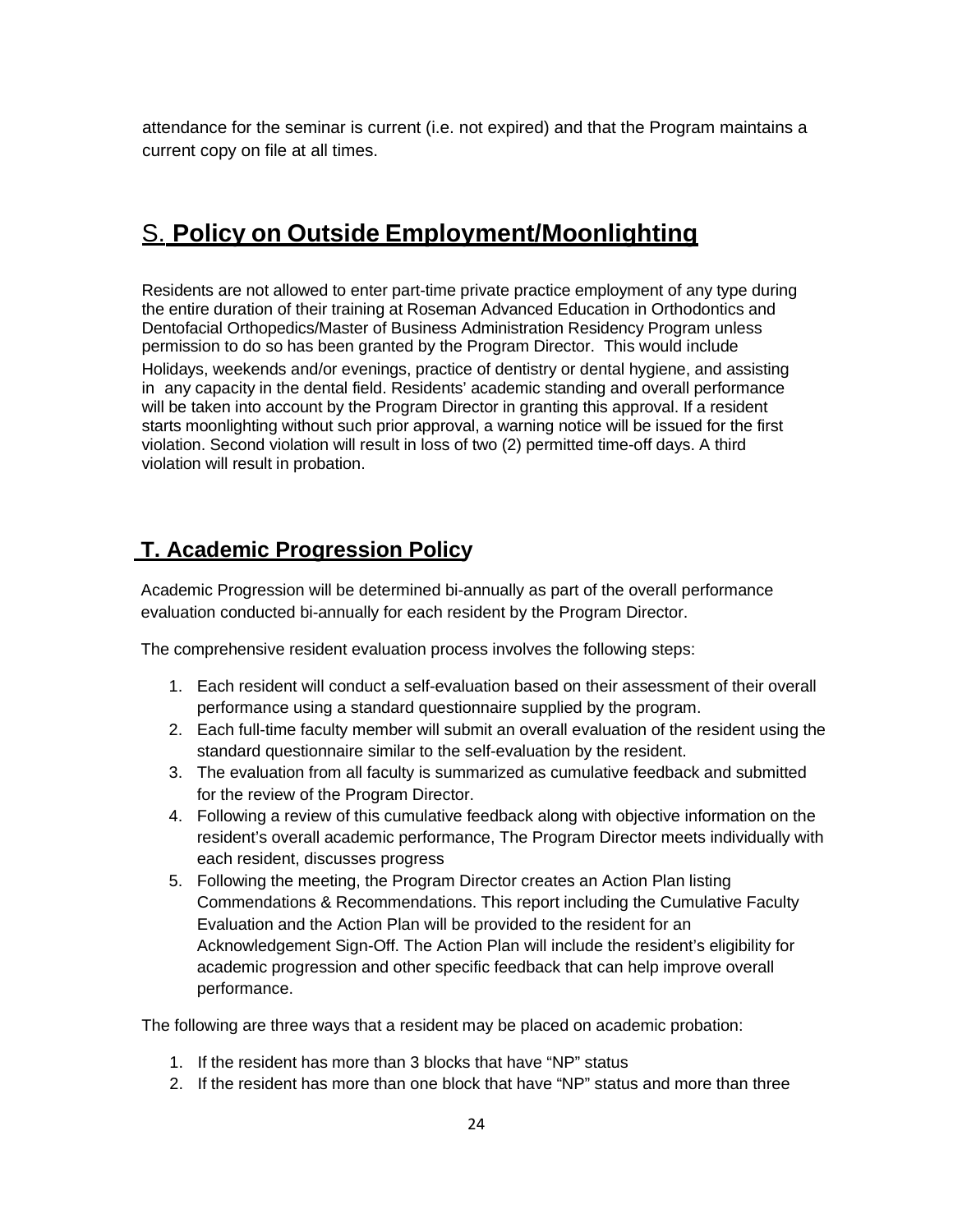blocks with "I" status at the time of each bi-annual evaluation

3. Less than an overall score of 3.0 within the cumulative evaluation

If at any bi-annual evaluation time-point, a resident has more than two blocks with an "I" ( (Incomplete status) and/or if the resident has been placed on academic probation more than once, the Program Director will send graduation delay notices to the resident and the progress will be re-evaluated in the following bi-annual Performance Evaluation.

### <span id="page-24-0"></span>**U. Graduation Requirements**

To qualify for graduation from AEODO/MBA Residency Program, residents must:

- 1. Successfully complete all assigned didactic, clinical and research blocks in the AEODO/MBA Program;
- 2. Successfully complete the American Board of Orthodontics Written Examination;
- 3. Satisfactorily complete all professional courses and competencies within four and a half (4.5) years, having no course grade below a "Pass";
- 4. Receive a favorable recommendation for conferral of the AEODO certificate and the MBA degree from the faculty, Dean, Administrative Council, and the Board of Trustees.

Residents will be expected to follow all policies and guidelines as set forth by Roseman University of Health Sciences and the AEODO/MBA Residency Program in order to receive a Certificate in Advanced Education in Orthodontics and Dentofacial Orthopedics and an MBA degree. Residents will not receive a Certificate in Orthodontics and Dentofacial Orthopedics if the MBA program has not been successfully completed prior to graduation, nor will they be given an MBA degree if the Orthodontics and Dentofacial Orthopedics portion of their education has not been successfully completed. Additionally, residents must have fulfilled all of their financial obligations and responsibilities (i.e. outstanding tuition and/or fees, library fines, etc.) to the University prior in order to be considered eligible for graduation.

### <span id="page-24-1"></span>**V. Notice of Requirement to Check Web-based Calendar**

Each resident will be given access to the AEODO/MBA Calendar through Microsoft Outlook. Residents will be expected to check this calendar regularly for any changes or updates to their regularly scheduled instructional or clinical blocks. This calendar will be accessible both on and off campus.

### <span id="page-24-2"></span>**W. Policy on Use of Printers, Copiers and Fax Machine**

A printer, copier and fax will be available for residents' use; however, this privilege may be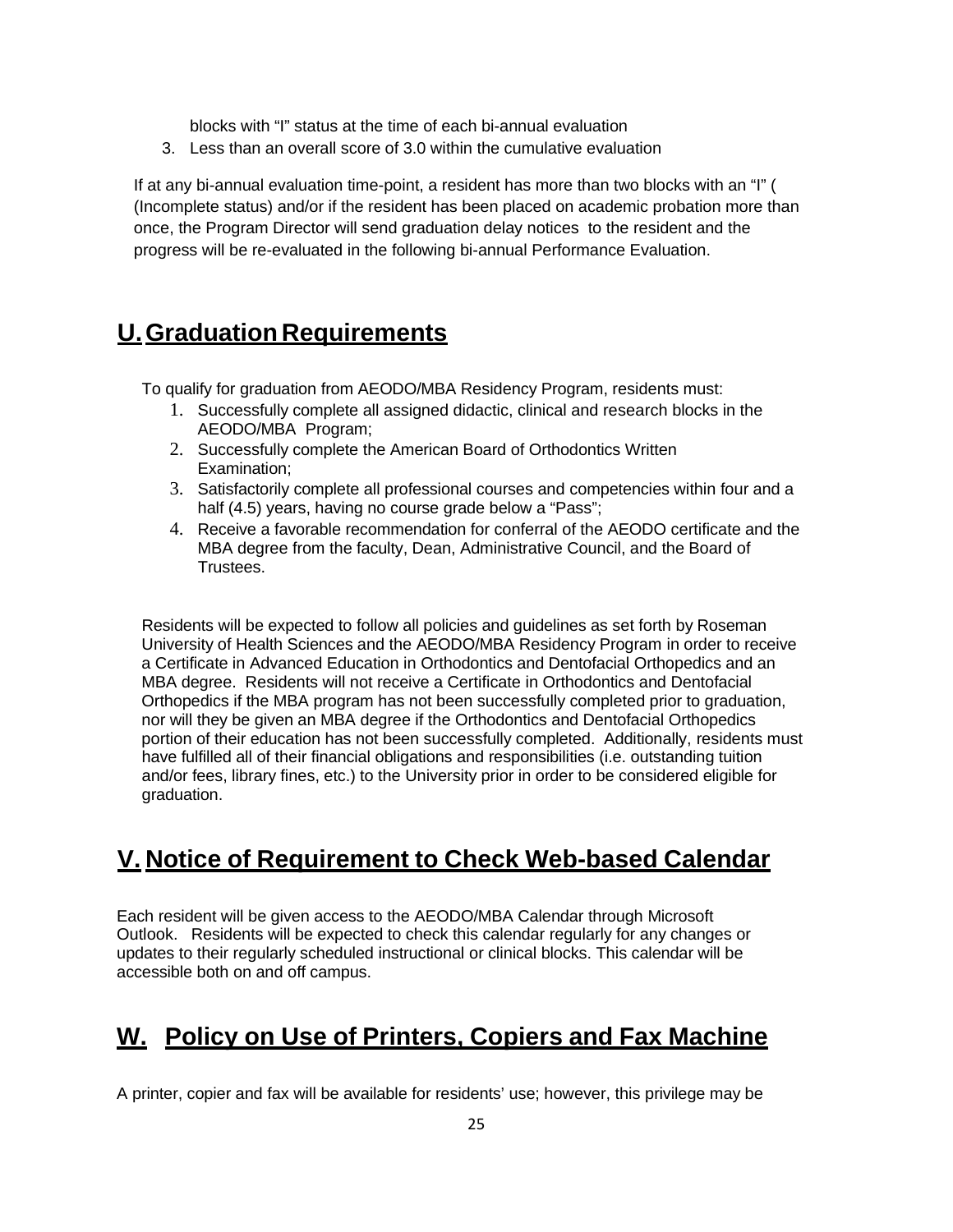removed if abused.

### <span id="page-25-0"></span>**X.Attendance Policy**

**Attendance is mandatory at all scheduled instructional periods, lectures, seminars, clinic sessions, and all scheduled assessments and remediation periods**. Absence from **instructional periods for any reason does not relieve the resident from responsibility for the material covered during the periods.** 

If an absence from a scheduled assessment or reassessment is excused, the resident will be assessed using a different assessment instrument at a time set by the assessment leader. Residents with excused absences will be given the same assessment opportunities as residents who were present at the assessment or reassessment. However, in blocks when team assessment is also utilized, because the resident could not participate in the team assessment, the resident will not be entitled to receive team points on any makeup assessment. Working with the resident, the faculty should arrange for the resident to take the assessment as soon as possible following the resident's return to school. Every effort should be made to schedule the makeup assessment so that it does not jeopardize the resident's performance on other scheduled assessments. The date and time of the makeup assessment will be communicated to the Program Director and may or may not be scheduled for regular school hours.

If an absence from a scheduled assessment is excused, the resident will be required to attend the scheduled reassessment and pass that assessment or attend a scheduled summer remediation period. If an absence from a scheduled reassessment is unexcused, the resident will be required to attend a scheduled remediation period (to be determined by block faculty in conjunction with the Program Director) and be assessed on those competencies at that time. More than one unexcused absence is not permitted. Following an unexcused absence, the resident will be notified, in writing, that any additional unexcused absences will result in the resident being placed on probation and potential loss of Permitted Time Off.

The scheduled dates for assessments and reassessments are set prior to the beginning of the block. These dates are communicated to residents in writing and as such, represent a contract with the residents and may only be altered in extenuating circumstances and with the approval of the course director or his/her designee.

26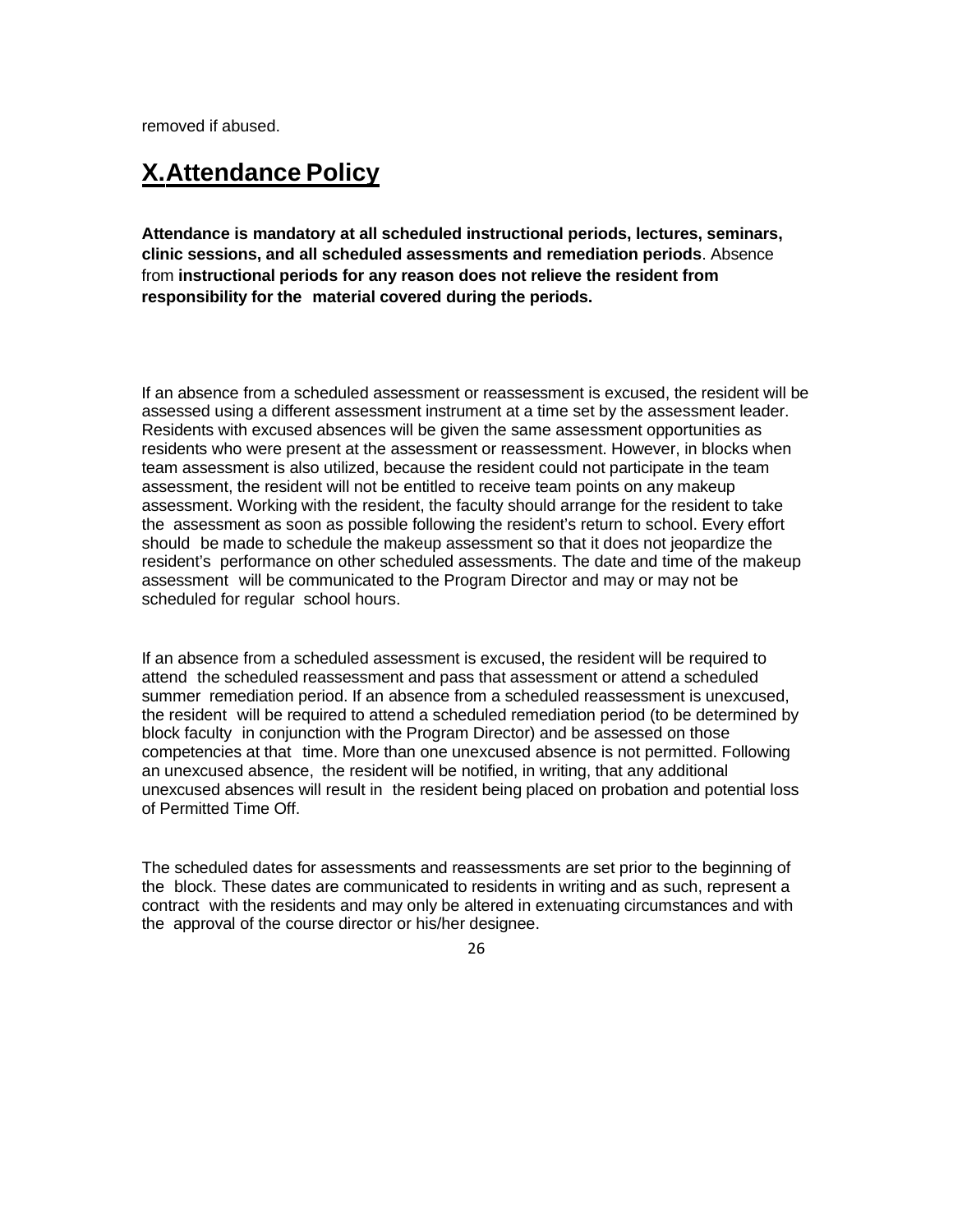Any deviations from this policy must be approved in writing and in advance by the Program Director or his/her designee.

For additional information regarding attendance policy, please refer to the University Catalog.

If a resident has an absence which would prevent him/her from taking a scheduled initial assessment or initial reassessment, the resident *must* request an excused absence from the Associate Dean of Academic Affairs, as described below. An "excused absence" means a requested absence approved by the Associate Dean of Academic Affairs in accordance with this policy.

**The decision to grant an excused absence for the reasons listed below is at the sole discretion of the Associate Dean of Academic Affairs.** Should a resident not provide requested documentation, fail to inform the Associate Dean of Academic Affairs within the timeframes specified below, or if administering the makeup activity at an alternate time would impose an undue hardship on the instructor or the university that could not reasonably have been avoided, then an excused absence may be denied. Falsification of documentation is a violation of the College's Standards of Professional conduct and will result in disciplinary action up to and including termination.

Requests for an excused absence may only be granted for the five itemized reasons below. Makeup assessments and reassessments must be completed by the deadlines outlined below or a resident will receive a grade of "No Pass" and be required to attend summer remediation. A resident with prolonged illnesses or other personal issues that result in multiple absences may be denied excused absences and asked to consult with the appropriate college administrator regarding taking a leave of absence (see Leave of Absence).

#### Excused Absences:

#### **1. Resident Illness**

Should a resident be unable to take a scheduled assessment or reassessment due to illness, the resident must notify the Associate Dean of Academic Affairs no later than 10:00 am on the day of the scheduled assessment or reassessment. Notification can be made by telephone, email, or fax. In order for an excused absence to be considered, a note, signed and dated by a licensed physician, must be received no later than one business day following the missed assessment/reassessment. The physician cannot be an immediate family member of the resident in question, and must have been involved in the provision of care for the illness. Faxed and electronic copies of the physician's note may be accepted,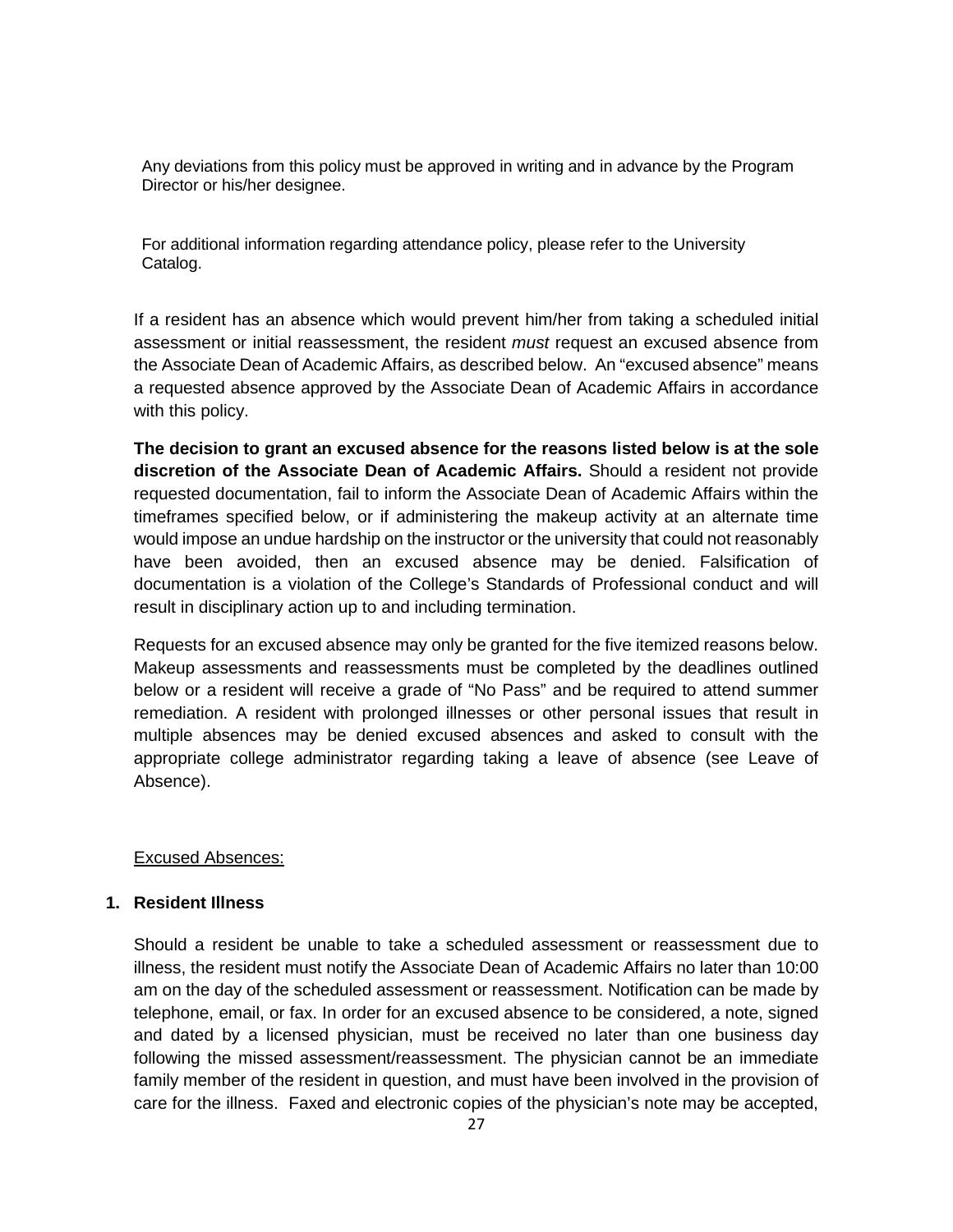provided that the original copy is received within one week. The Associate Dean of Academic Affairs reserves the right to require the resident to provide additional information and/or documentation beyond that listed above if deemed pertinent in determining whether or not an absence should be approved.

#### **2. Personal or Family Emergency**

Should a resident experience an emergency personally or in his/her immediate family ("immediate family" is defined as parent, guardian, spouse, child, or sibling) that would preclude him/her from attending a scheduled assessment or remediation, the resident should notify the Associate Dean of Academic Affairs as soon as possible following the event, but no later than 10:00 am on the day of the scheduled assessment/reassessment. "Emergency" situations include, but may not be limited to, hospitalization, or other unforeseen, debilitating events. Notification can be made by telephone, email, or fax. Whether or not a request for an excused absence due to personal or family emergency is granted is solely the purview of the Associate Dean of Academic Affairs. The Associate Dean of Academic Affairs may request that the resident provide documentation of the emergency in order to determine if granting an excused absence is warranted.

#### **3. Bereavement**

A resident may request an excused absence from an assessment or reassessment to attend scheduled funeral services for a close friend or family member. The funeral service must be scheduled within five calendar days of the date of the assessment or reassessment to receive an excused absence. The resident must notify the Associate Dean of Academic Affairs no later than 10:00 am on the date of the absence. Documentation will be required for an excused absence to be approved, and must be submitted prior to any scheduled make-up assessments.

#### **4. Attendance at Orthodontic Professional Meetings**

The College encourages residents to attend orthodontic and/or related professional meetings. In order to receive an excused absence for an assessment or reassessment scheduled during an orthodontic professional meeting, *each resident* attending the meeting must *individually* submit a request, in writing to the Program Director at least ten business days prior to the assessment or reassessment. The request must be accompanied by a copy of the resident's accepted registration for the meeting. The request may only include one travel day on either end of the published schedule for the meeting.

#### **5. Religious Observance**

It is the policy of Roseman University of Health Sciences and the College of Dental Medicine to be sensitive to the religious obligations of its residents. Should a resident be unable to take a scheduled assessment or reassessment due to a religious obligation, the resident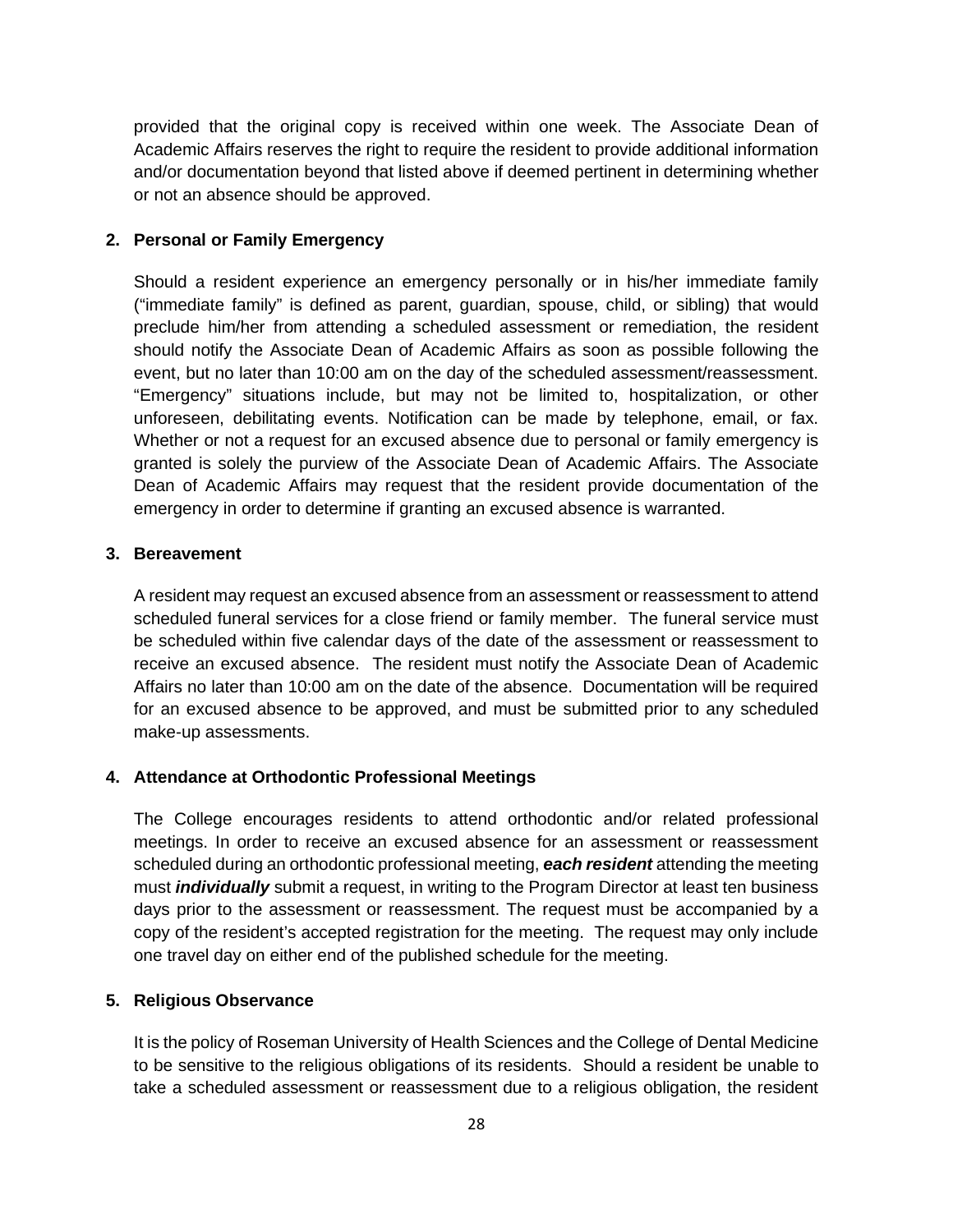must request an excused absence from the Associate Dean of Academic Affairs as soon as possible, but not later than the end of orientation week for the school year. The Associate Dean of Academic Affairs reserves the right to require the resident to provide additional information and/or documentation from a clergyman confirming the religious prohibition asserted by the resident if deemed pertinent in determining whether or not an excused absence should be granted.

If granted an excused absence for an assessment for one of the above reasons, the resident will be assessed during the scheduled reassessment. Since the resident could not participate in the team assessment, the resident will not be entitled to receive team points for the reassessment. A resident who received an excused absence for the assessment and did not pass the reassessment will have the opportunity for a makeup assessment. The makeup assessment must be completed within two business days of the reassessment. Otherwise the resident will receive a "No Pass" and will be required to attend summer remediation for that assessment.

If granted an excused absence for a scheduled reassessment for one of the above reasons, the resident will complete a makeup reassessment. The makeup reassessment must be completed within two business days of the scheduled reassessment. Otherwise the resident will receive a "No Pass" and will be required to attend summer remediation for that assessment.

If a resident has an excused absence for both the assessment and the reassessment, the resident will have the opportunity for a makeup assessment and reassessment. Since the resident could not participate in the team assessment, the resident will not be entitled to receive team points for the makeup assessment and reassessment. The makeup assessment and, if necessary, the makeup reassessment, must be completed within five business days of the initial assessment. If the resident has not passed the makeup assessment or reassessment within five business days of the initial reassessment, the resident will receive a "No Pass" and will be required to attend summer remediation for that assessment.

Excused absences are not permitted for makeup assessments or reassessments.

Faculty who write assessment items need not be present during any makeup assessment or reassessment. No pre- or post-assessment review will be provided for makeup assessments or reassessments. The date and time of the makeup assessment or reassessment may or may not be scheduled during regular school hours.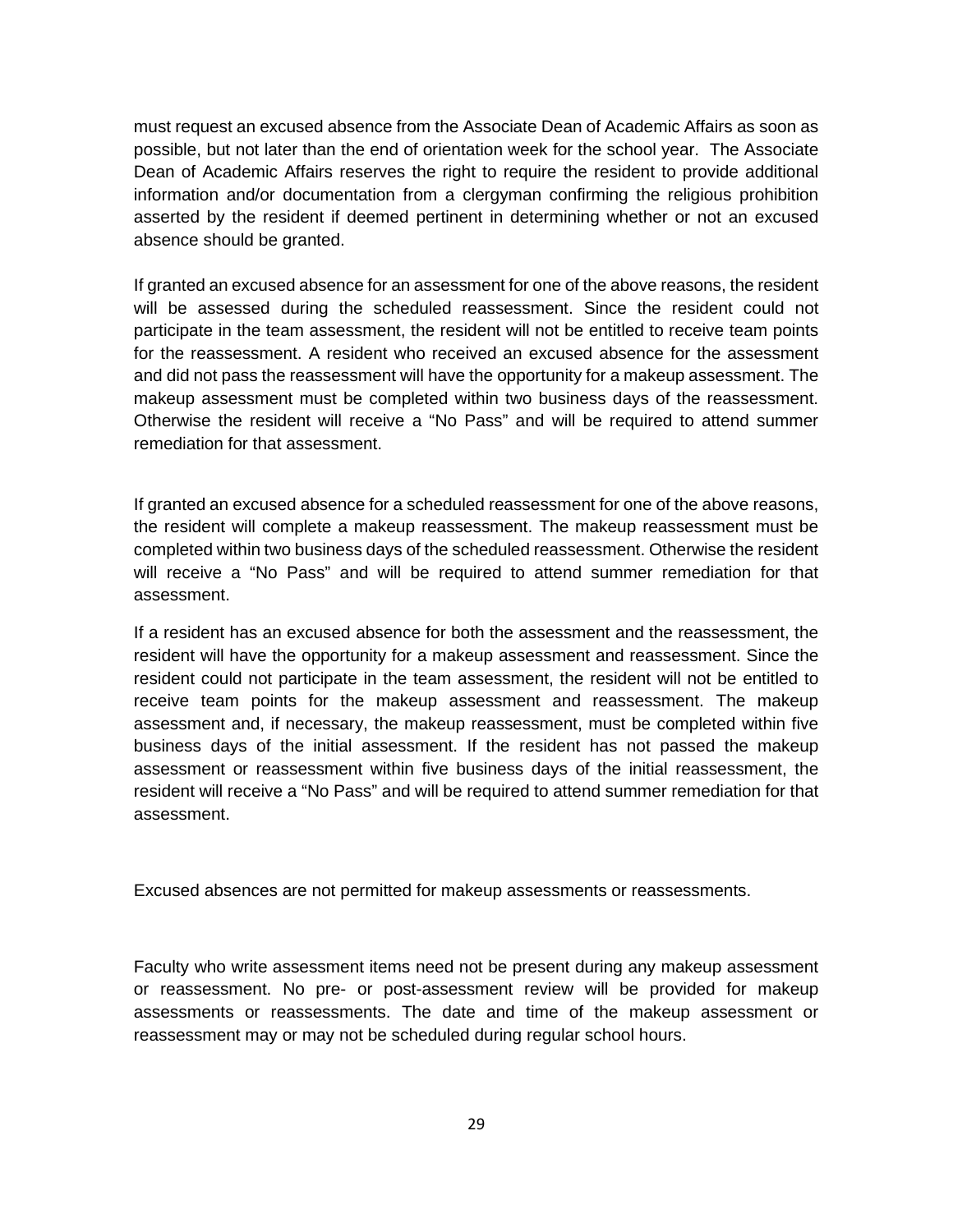### **Tardiness**

Tardiness for class and/or clinic is extremely unprofessional, disruptive and unacceptable. As such, we have instituted a strict policy pertaining to tardiness. Being late by 5 minutes or more will be considered as tardy. Whenever possible, residents must inform the Staff and copy Program Director & Block Director (if applicable) ahead of time on reason for being late. Since emergencies do at times occur, every calendar year each resident is allowed a maximum of three tardy incidents, all of which will be documented by the Program's Administrative Assistant. For each additional tardy, the resident will lose one-half day of Permitted Time-Off (PTO) for that academic year. Please see below for appropriate documentation.

### **Y. Absenteeism Policies and Procedures Permitted Time Off (PTO)**

Each resident is allowed up to ten (10) permitted time-off days per academic year to use as he or she wishes to do so (with the exception of outside employment or moonlighting). Permitted time-off days that are not used in one academic year do not carry over to the following academic year. No more than five (5) PTO days may be taken at one time. No more than five (5) PTO days may be combined with the university granted winter or summer break. It is highly recommended that residents utilize the PTO days wisely so sufficient paid time-off is available for unexpected events and/or sickness. Any unanticipated scenarios must be discussed with the Program Director. If the requested time-off interferes with continuity of patient care or the resident's overall academic standing, the Program Director may decline the request. Sick, Unplanned or Emergency days will apply to the resident's/resident's allotment of (10) Permitted Time-Off Days per year.

Completed and accurately-dated Personal/Leave Request Forms (Appendix B) must be turned in to the Program Director's Administrative Assistant at least 2 weeks prior to the planned leave date for verification of the amount of days available prior to the Program Director's approval. It is the resident's responsibility to make sure he or she has received an email from the Program Director's Administrative Assistant verifying approval of requested leave. If the resident does not receive this email, the he or she must contact the Program Director's Administrative Assistant for verification and/or clarification. Submittal of a Leave Request Form does not guarantee that leave will be granted. All PTO days must be approved by the Program Director in addition to faculty/course director for each particular class or clinic session that will be missed.

In the event of an unexcused absence by a resident (i.e. the resident is absent from clinic without informing the program's administrative assistant or without completing a Personal/Leave Request Form prior to his or her absence), he or she will lose **two** (2) P T O days for that academic year.

### **Sick/Unplanned/Emergency Leave**

In case of an emergency or illness, it is the resident's responsibility to contact the Program's administrative assistant as soon as possible, followed by a completed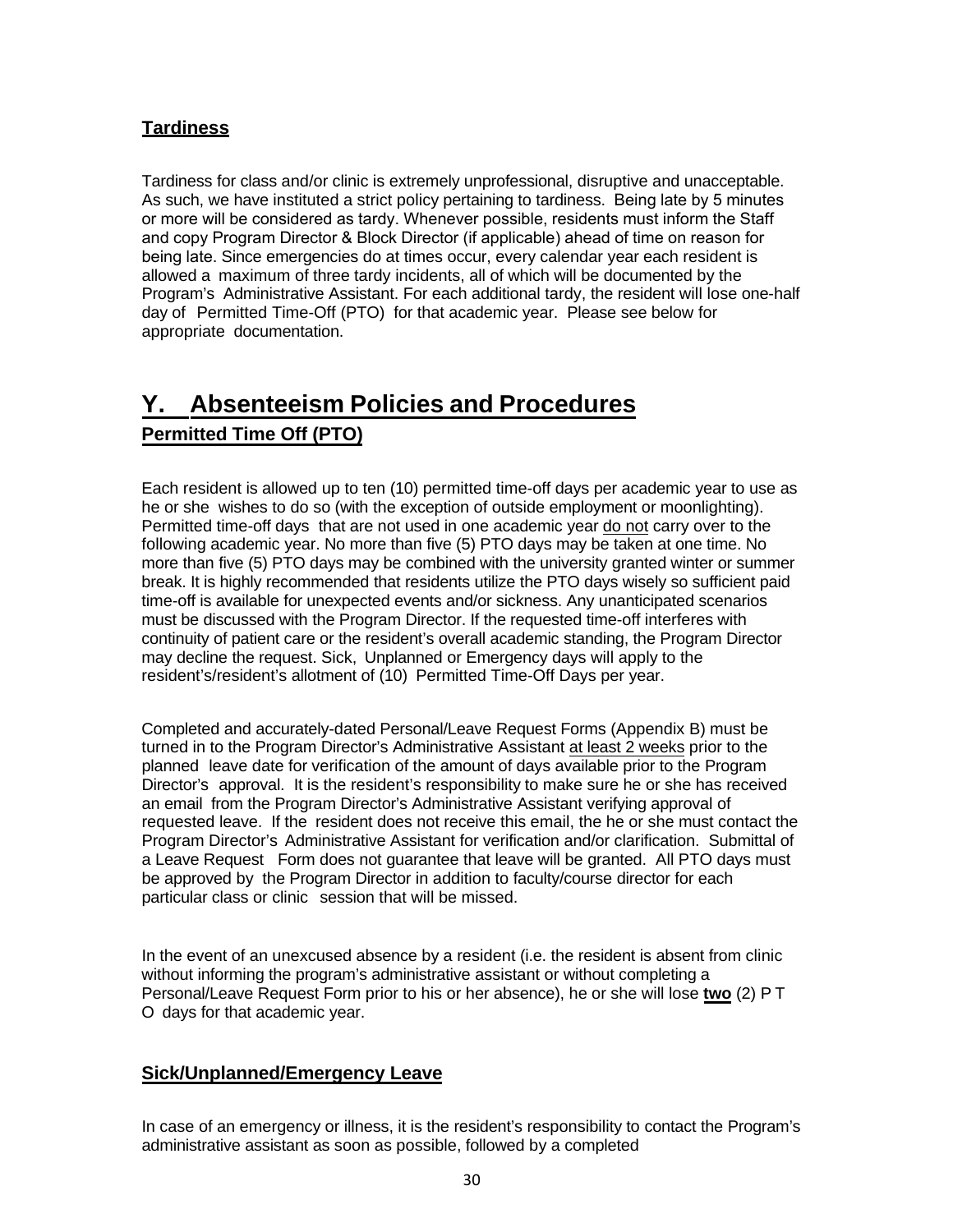Sick/Unplanned/Emergency Leave Request Form (Appendix C) upon his or her return, which must also be subsequently approved and signed by the Program Director. Sick, Unplanned or Emergency days will apply to the resident's/resident's allotment of (10) PTO days per year.

### **Unapproved Absences**

Should a situation arise when a resident is absent without proper documentation and/or following protocol as set forth by the Program Director and detailed above, he or she will be assessed leave time of an additional day for each unapproved absence day.

### **Off-Campus Program-Required Events, CE and/or Approved Academic/Professional Meetings**

The Program Director may require residents to attend certain academic and/or professional meetings. Additionally, should a resident wish to partake in other non-mandatory events and/or meetings, he or she must procure approval by the Program Director prior to attending the event/meeting. Any leave requested for purposes of attendance at such approved meetings and/ or events will not count against allotted PTO days, so long as approval by Program Director was obtained prior to the said meeting and/or event. Residents must complete the "Leave Request Form" for the time they will not be on campus, and leave will only be granted for the duration of the meeting. Except for reasonable travel time, any additional requested time will be counted towards their PTO days. Proof of attendance may be requested by Program Director at any time and must be produced by the resident. Failure to do so constitutes dishonesty and appropriate action will be taken.

Prior to all planned leave (vacation, meeting attendance, etc.) it is the resident's responsibility to make sure proper arrangements have been made for patient coverage (preferably within the resident's team) including emergency appointments for the resident's assigned patients, should any arise during the resident's requested time off.

*Please note: Residents will not be allowed additional time off for job interviews, externships, practice visits, etc. in excess of the allotted 10 Permitted Time-Off days. Hence, it is important residents utilize their time-off prudently.* 

Residents must be available by phone 24 hours per day.

### **Z. Methods of Evaluation of Residents' Progress**

Progression of residents toward achievement of programmatic and block outcomes is frequently monitored using various methods of assessment, as discussed and depicted in each particular block syllabus. Detailed information on the academic progression is listed under the **Academic Progression Policy** above.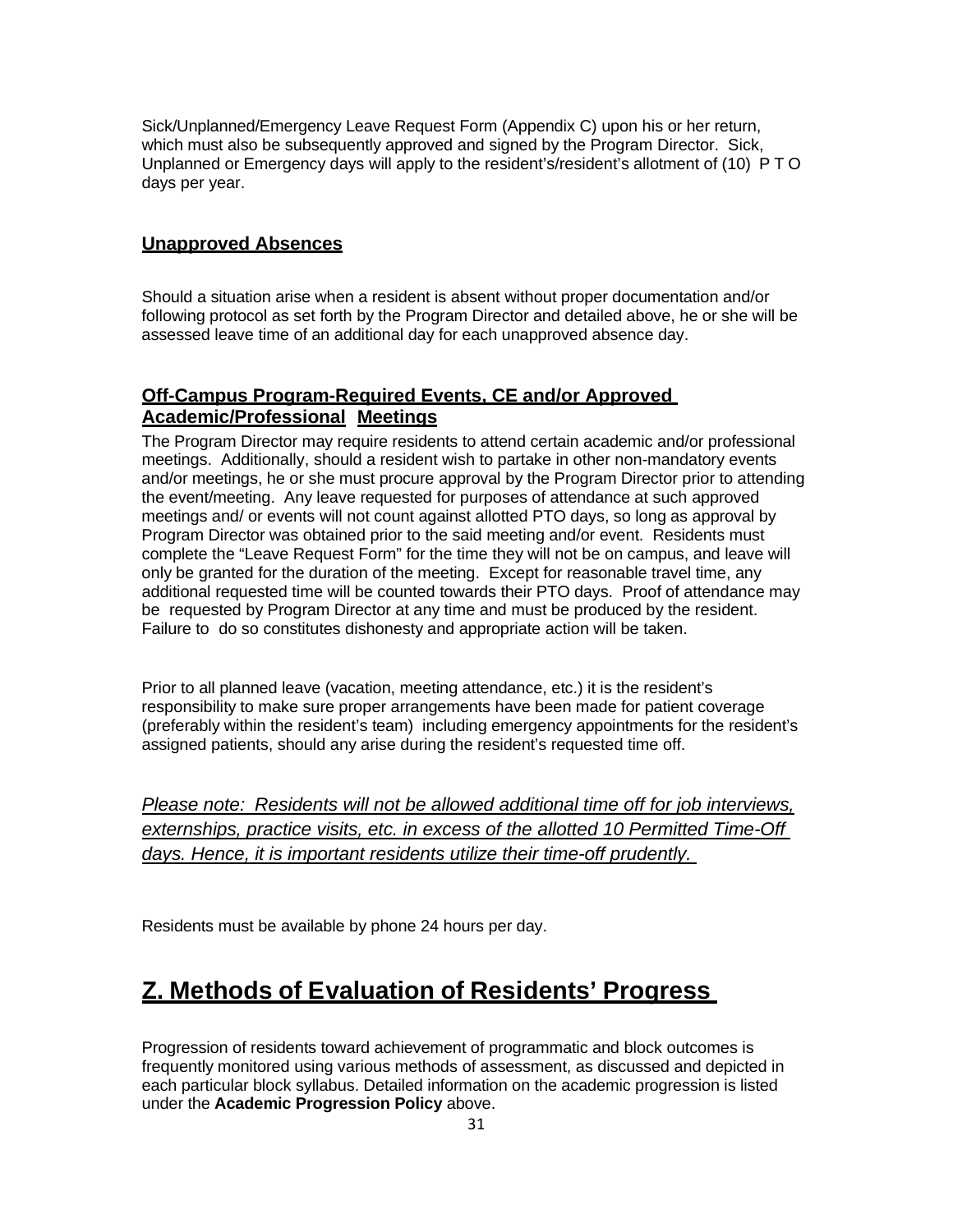### **AA. Policy on Resident Complaints to Commission on Dental Accreditation**

A complaint is defined by the Commission on Dental Accreditation as one alleging that a Commission-accredited educational program or a program which has an application for initial accreditation pending, may not be in substantial compliance with Commission standards or required accreditation procedures.

The Commission on Dental Accreditation will review complaints that relate to a program's compliance with the accreditation standards. The Commission is interested in the sustained quality and continued improvement of dental and dental-related education programs but does not intervene on behalf of individuals or act as a court of appeal for treatment received by patients or individuals in matters of admission, appointment, promotion or dismissal of faculty, staff or residents.

A copy of the appropriate accreditation standards and/or the Commission's policy and procedure for submission of complaints may be obtained by contacting the Commission at 211 East Chicago Avenue, Chicago, IL 60611-2678 or by calling 1-800-621-8099 extension 4653.

The Program will maintain a record of all complaints related to the Commission's accreditation standards and/or policies, and the actions taken.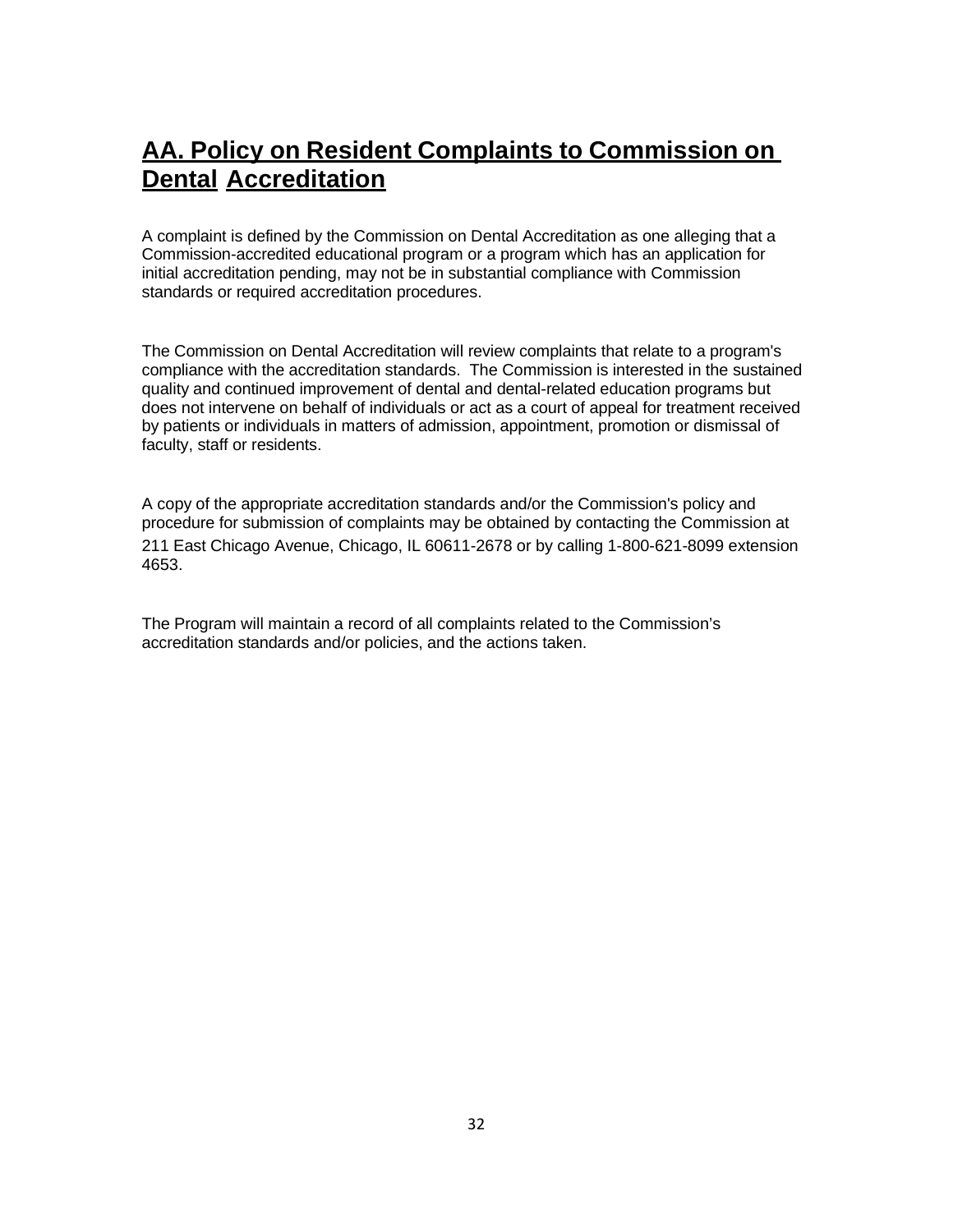# **AEODO Handbook Appendices**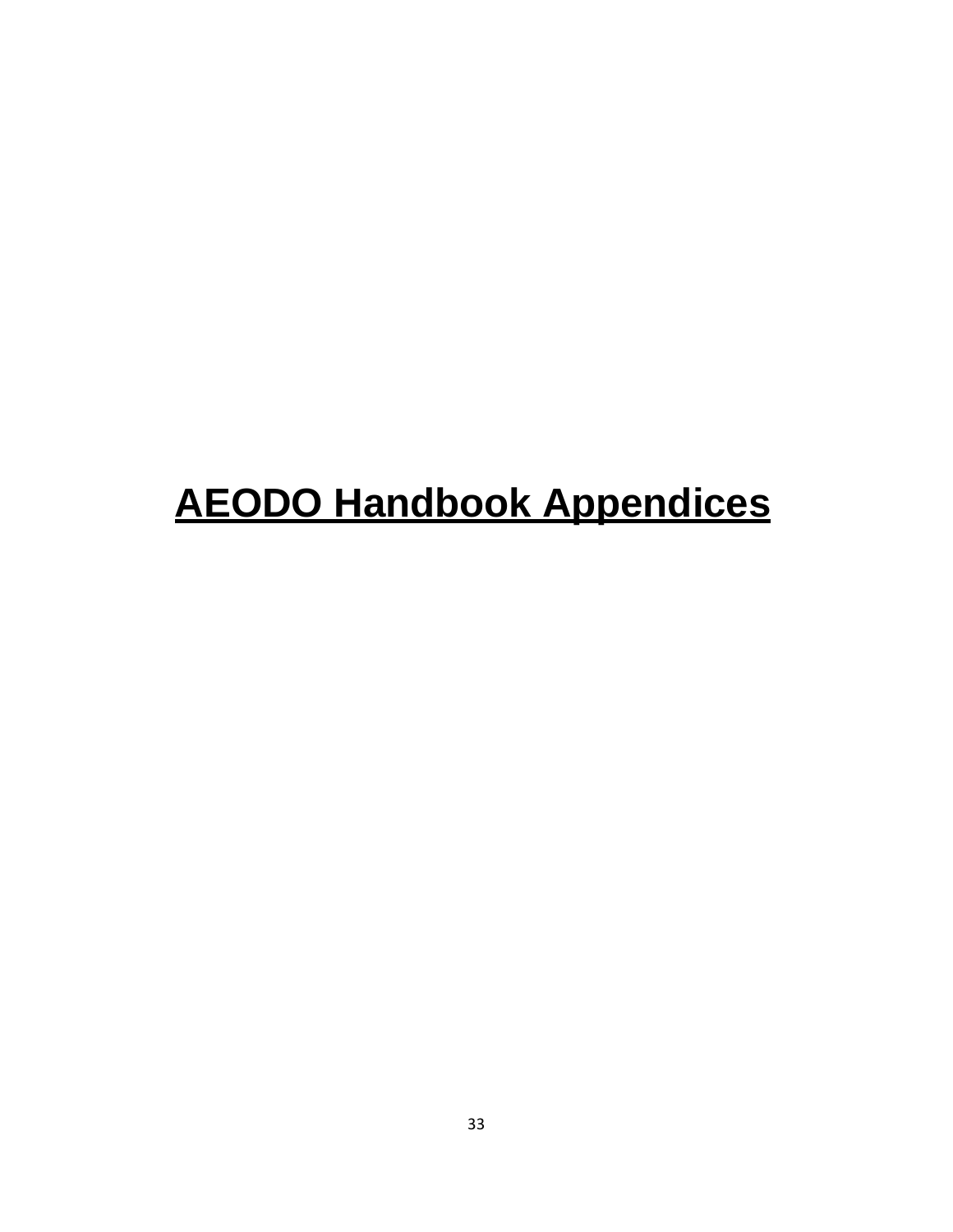

## **Appendix A**

### **RESIDENT ACKNOWLEGEMENT FORMS**

Subject to payment of applicable deposit, tuition and fees when due:

| Degree Enrolled: AEODO/MBA Residency Program                                                                                                                                                                                                        |                                                                                                                                                                                                                                      |  |  |
|-----------------------------------------------------------------------------------------------------------------------------------------------------------------------------------------------------------------------------------------------------|--------------------------------------------------------------------------------------------------------------------------------------------------------------------------------------------------------------------------------------|--|--|
| Catalog date under which enrollment is effective: 2021-2022                                                                                                                                                                                         |                                                                                                                                                                                                                                      |  |  |
| BY SIGNING THIS AGREEMENT I ACKNOWLEDGE THAT I RECEIVED, READ AND<br>UNDERSTOOD THE DOCUMENT AND THE UNIVERSITY CATALOG WHICH IS PART OF<br>THIS AGREEMENT. THE CATALOG IS ALSO AVAILABLE IN YOUR DEAN/PROGRAM<br>DIRECTOR'S OFFICE AND/OR WEBSITE. |                                                                                                                                                                                                                                      |  |  |
|                                                                                                                                                                                                                                                     |                                                                                                                                                                                                                                      |  |  |
|                                                                                                                                                                                                                                                     |                                                                                                                                                                                                                                      |  |  |
| FOR OFFICE USE ONLY                                                                                                                                                                                                                                 |                                                                                                                                                                                                                                      |  |  |
| Acceptance of Enrollment Agreement Dean/Program Director or Designee:                                                                                                                                                                               |                                                                                                                                                                                                                                      |  |  |
| Print Name: Name: Name and Security and Security and Security and Security and Security and Security and Security and Security and Security and Security and Security and Security and Security and Security and Security and                       | Title: <u>www.community.com and the series of the series of the series of the series of the series of the series of the series of the series of the series of the series of the series of the series of the series of the series</u> |  |  |
| Signature: Management Contract Contract Contract Contract Contract Contract Contract Contract Contract Contract Contract Contract Contract Contract Contract Contract Contract Contract Contract Contract Contract Contract Co                      |                                                                                                                                                                                                                                      |  |  |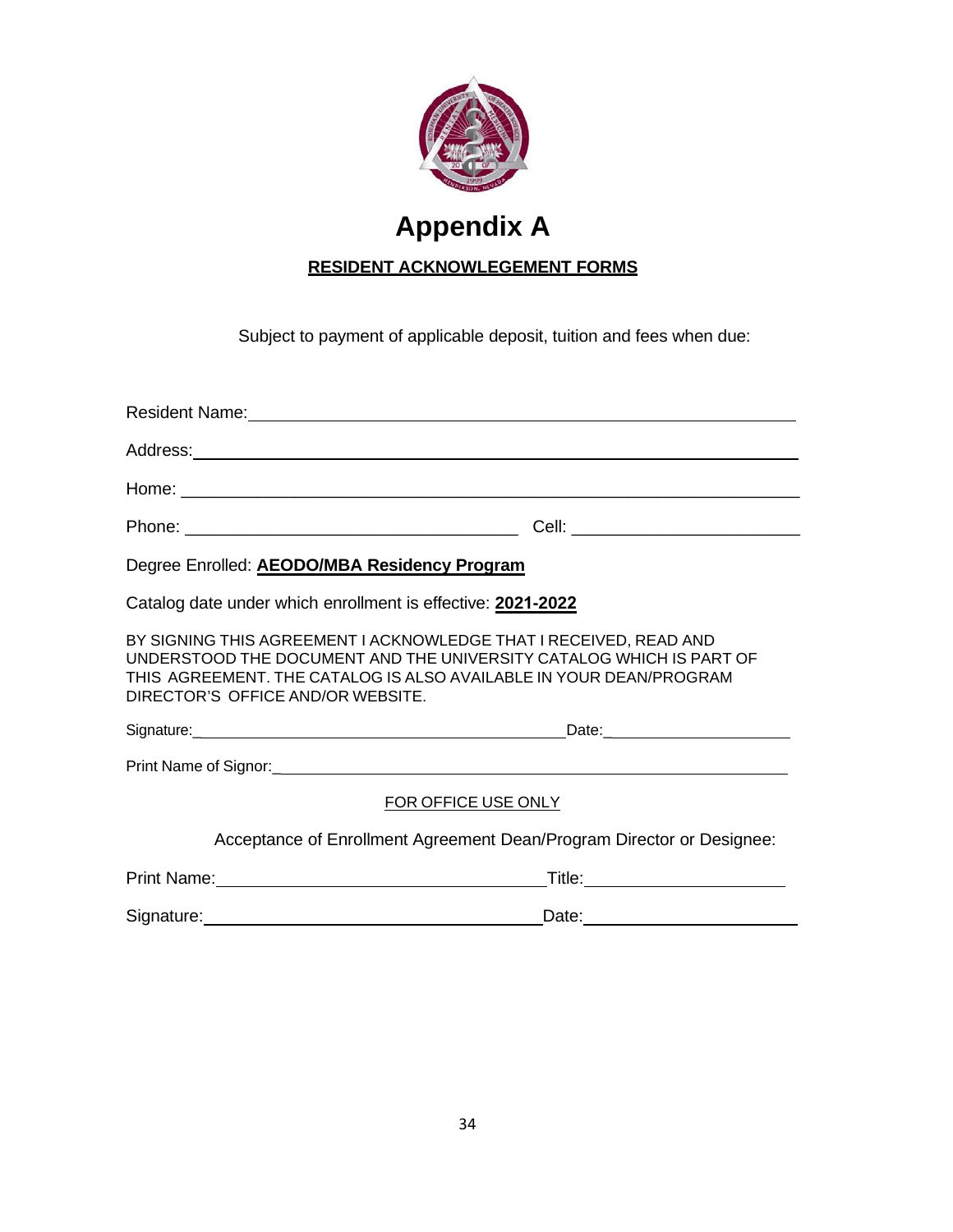

### **Acknowledgment of Roseman University of Health Sciences AEODO/MBA Residency Program Handbook, University Catalog, Code of Ethics, Policies and Procedures**

### **Resident's**

| <b>Initials</b> | <b>Policy</b>                                                                           |
|-----------------|-----------------------------------------------------------------------------------------|
|                 | AEODO/MBA Calendar for the 2021-2022 Academic Year                                      |
|                 | <b>Academic Policies and Procedures</b>                                                 |
|                 | Policies and Procedures Pertaining to Professionalism                                   |
|                 | Consequences of Unsatisfactory Achievement of Academic and/or Professional Standards    |
|                 | Withdrawal                                                                              |
|                 | Leave of Absence                                                                        |
|                 | <b>Resident Appeal Process</b>                                                          |
|                 | <b>Personal Counseling About Non-Academic Issues</b>                                    |
|                 | <b>Resident Health Services</b>                                                         |
|                 | <b>Immunization Requirements</b>                                                        |
|                 | <b>Appropriate Appearance and Attire</b>                                                |
|                 | Professional Conduct at Meetings and Continuing Education Courses                       |
|                 | Policy on Use of Personal (Mobile) Telephones and Other Communication Devices on Campus |
|                 | Resident Acknowledgement Form                                                           |
|                 | <b>Educational Offerings and Curricular Overview</b>                                    |
|                 | <b>Course Descriptions</b>                                                              |
|                 | Nevada State Board of Dental Examiners                                                  |
|                 | <b>Professional Liability Coverage</b>                                                  |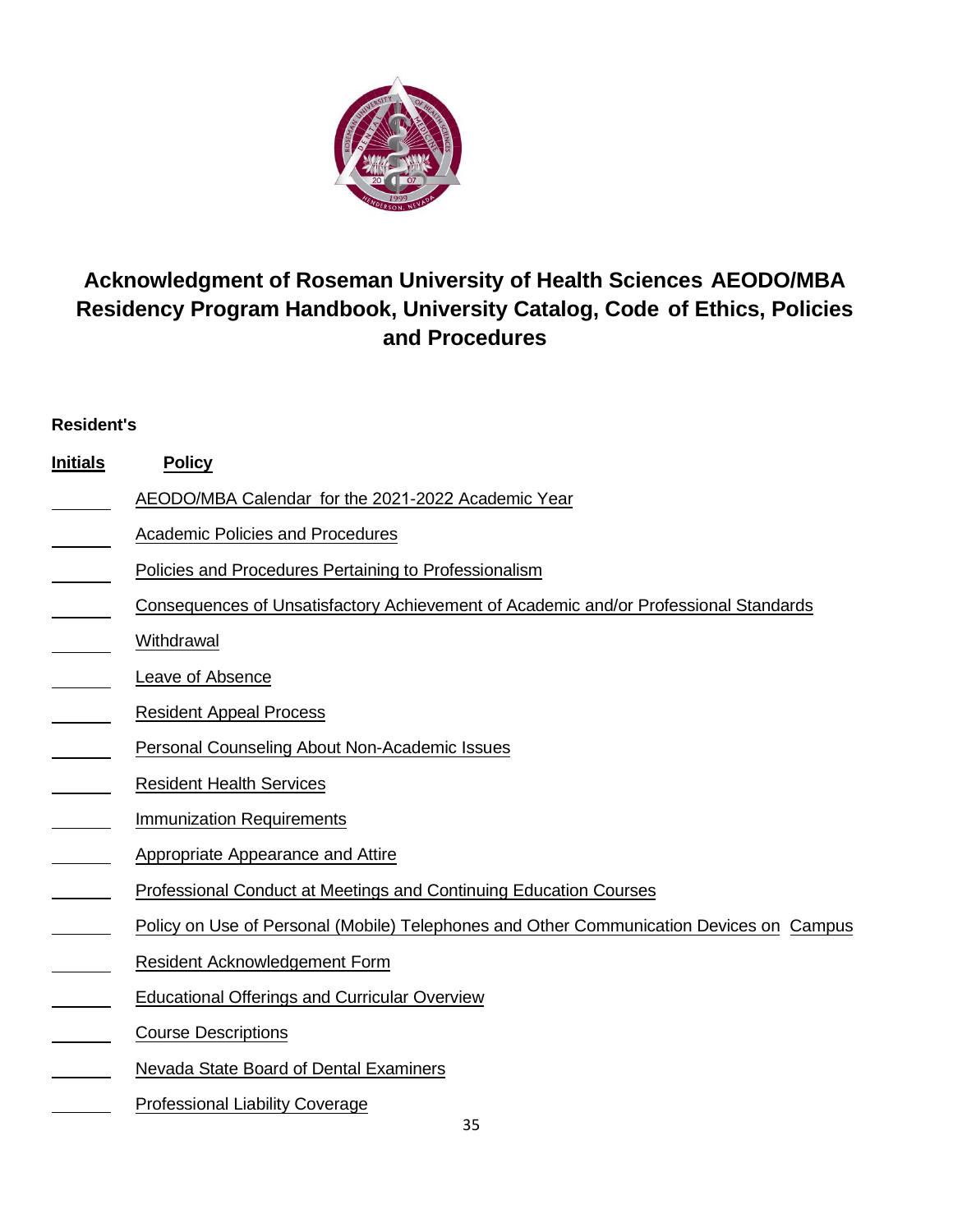|  |  | Cardiopulmonary Resuscitation (CPR) Certification |
|--|--|---------------------------------------------------|
|--|--|---------------------------------------------------|

- Bioterrorism Training for the Healthcare Professionals
- Policy on Outside Employment/Moonlighting
- Graduation Requirements
- Notice of Requirement to Check Web-Based Calendar
- Policy on Use of Printers, Copiers and Fax Machine
- Attendance Policy
- Absenteeism Policies and Procedures
- Methods of Evaluation of Resident Progress
- Policy on Resident Complaint to Commission on Dental Accreditation
- Research Requirements
- I acknowledge, understand and accept all of the policies and procedures in the 2021-2022 Resident Handbook.
	- I am aware that I can access and obtain a copy of the University Catalog at

#### [www.roseman.edu.](http://www.roseman.edu/)

By signing my registration and payment agreement I acknowledge that I have read the Catalog and understand that it is part of this agreement. In the event that a University policy is in conflict with a specific College/Program policy, the more strict policy will apply.

- I acknowledge that I have been given a copy of the American College of Dentists' Ethics Handbook for Dentists and understand and accept all guidelines as detailed in the document.
- I acknowledge that I have been given a copy of American Dental Association's Code of Ethics publication and understand and accept all guidelines as detailed in the manuscript.
- I acknowledge and understand that I can obtain information about the safety and security of the University campus and graduation rates by visiting the Roseman University website*.*

**Name (Printed) <b>Signature Constructed Date Resident** 

**Identification (Badge) Number: AEODO/MBA Residency Program Class of 2024**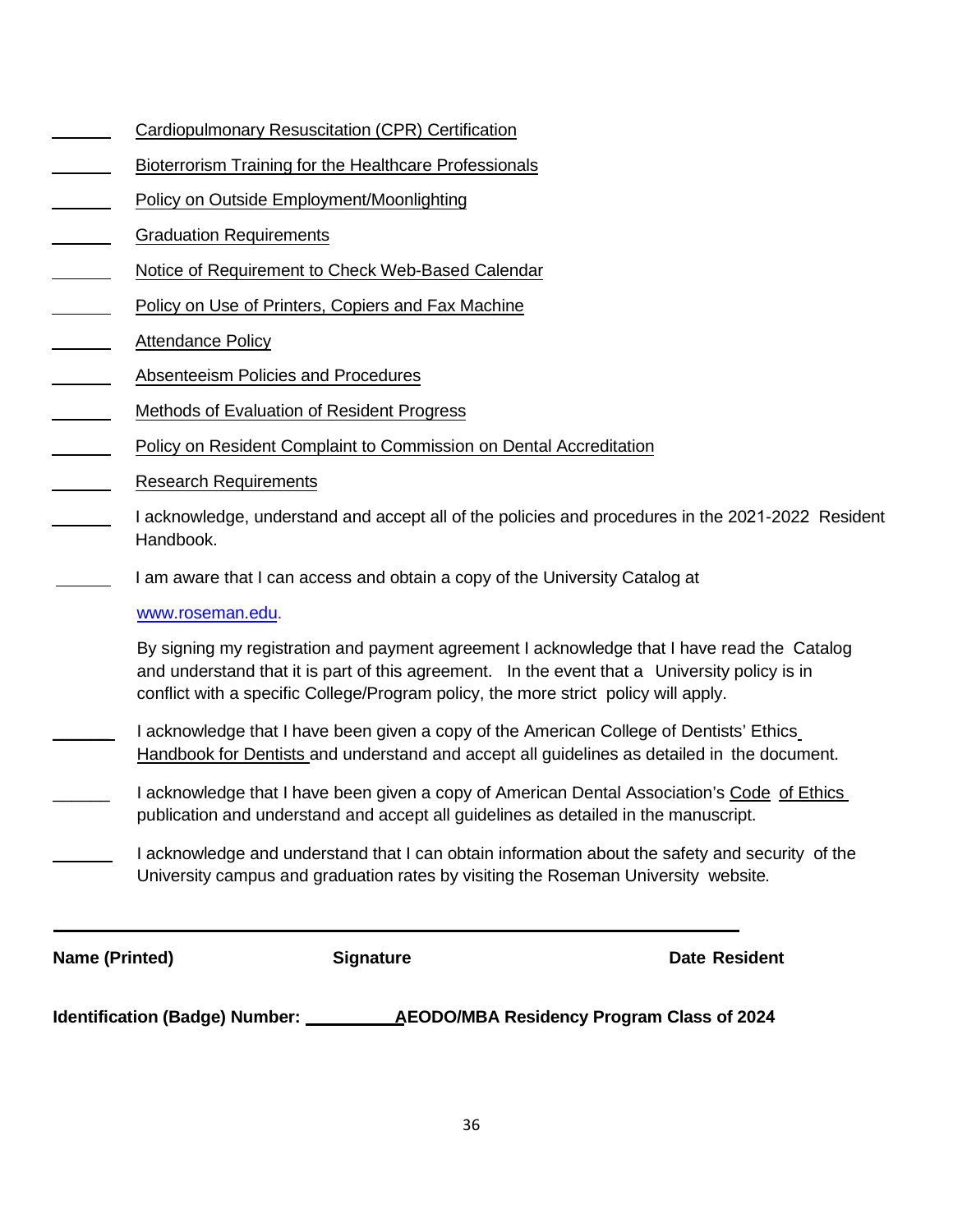

# ROSEMAN UNIVERSITY OF HEALTH SCIENCES COLLEGE OF DENTAL MEDICINE

### ORTHODONTIC CLINIC

Phone: 702-968-5222 ⋅ Fax: 702-968-5277 ⋅ Website: www.rosemanbraces.com ⋅ 4 Sunset Way, Bldg C, Henderson, NV 89014

### **APPENDIX B**

#### **• · · PERSONAL/VACATION LEAVE REQUEST FORM · · · AEODO/MBA Residency Program**

Residents are required to obtain leave approval from all teaching faculty (didactic and clinical) as well as program director **at least two (2) weeks prior to scheduling any leave.** It is the resident's responsibility to make sure he or she is not on call during the requested time, or that appropriate coverage has been obtained if leave is requested during assigned call. Please have this form **completed** and **signed** by the faculty member(s) assigned to the day(s) you will be absent from school and return to the Program's Administrative Assistant prior to leave.

**Please note:** Incomplete submissions will be returned and may delay processing time. **Adobe/Docusign digital (secure) signatures are not accepted, they will lock the document**. Submit your request to: **AEODO\_HD\_Staff@roseman.edu**

| Resident name (print): Resident Name                                                                                                                                                                                     | Today's date (print):                   |  |  |
|--------------------------------------------------------------------------------------------------------------------------------------------------------------------------------------------------------------------------|-----------------------------------------|--|--|
| Date(s) of leave From:<br>To:                                                                                                                                                                                            | <b>Off-site Location (city, state):</b> |  |  |
| # of days requesting for leave: $#$                                                                                                                                                                                      | City<br><b>State</b>                    |  |  |
|                                                                                                                                                                                                                          | Country                                 |  |  |
|                                                                                                                                                                                                                          | *Required for all forms of leave        |  |  |
| Reason for leave: $\bigcirc$ Conference $\bigcirc$ Personal $\bigcirc$ Other: Provide description.                                                                                                                       | <b>Resident signature:</b>              |  |  |
| Enter description here                                                                                                                                                                                                   |                                         |  |  |
| *Supporting documents required for conferences or other reasons for leave.                                                                                                                                               |                                         |  |  |
| <b>Covering resident signature:</b><br><b>Covering resident name: ResidentName</b>                                                                                                                                       |                                         |  |  |
| Covering resident must agree to cover all your <b>patient emergencies</b> during leave.<br>Signatures from covering resident and faculty are <b>not</b> required for <b>pre-approved conferences</b> per AEODO calendar. |                                         |  |  |

#### **AEODO/MBA Didactic Block Number & Name in full. Signatures for Clinical Seminars, Clinic, or research are** *not* **required**

#### **Name of faculty teaching didactic block & signature (required)**

|   | <b>Faculty Name</b> | $\blacksquare$           |
|---|---------------------|--------------------------|
|   | <b>Faculty Name</b> | $\overline{\phantom{0}}$ |
| ت | <b>Faculty Name</b> | $\overline{\phantom{a}}$ |
|   |                     |                          |

| # of patients that need<br>to be rescheduled: # | How will those patients be handled: |       |
|-------------------------------------------------|-------------------------------------|-------|
| <b>AEODO/MBA Program Director signature:</b>    |                                     | Date: |

| Do not fill out this section | <b>Administrative Section - office use only</b> | <b>Administrative Comments:</b> |
|------------------------------|-------------------------------------------------|---------------------------------|
| Approved:                    | <b>Shared Drive: I</b>                          |                                 |
| <b>GME/Calendars:</b>        | Davs left:<br>#                                 |                                 |
| Sup. Docs:                   | Mission Control:                                |                                 |
| Dolphin:                     |                                                 |                                 |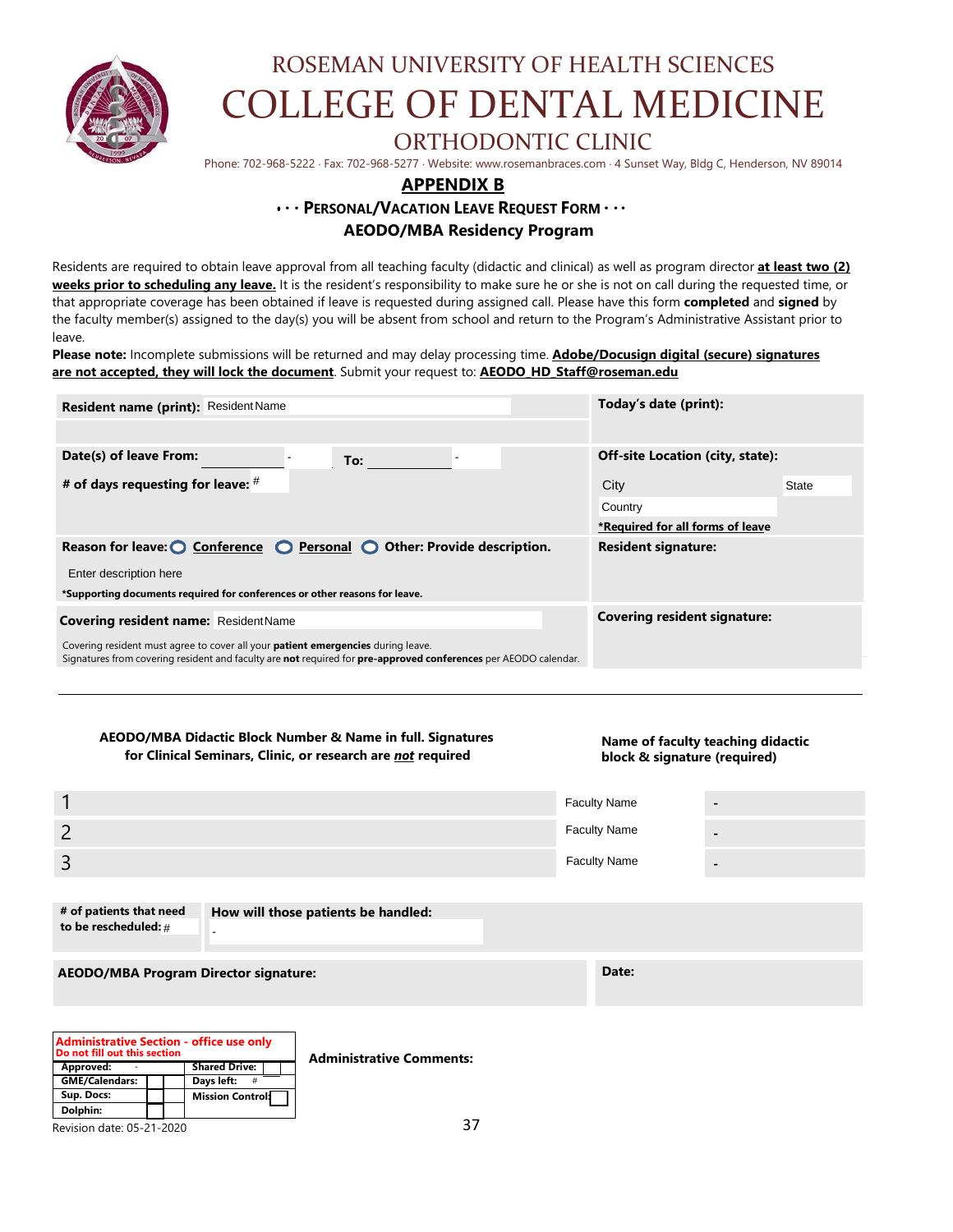

ROSEMAN UNIVERSITY OF HEALTH SCIENCES

# COLLEGE OF DENTAL MEDICINE

### ORTHODONTIC CLINIC

Phone: 702-968-5222 DODFax: 702-968-5277 DODWebsit[e: www.rosemanbraces.com](http://www.rosemanbraces.com/) 0004 Sunset Way, Bldg C, South Jordan, NV 89014

## **Appendix C**

**SICK/UNPLANNED/EMERGENCY LEAVE REQUEST FORM**

### **Advanced Education in Orthodontics & Dentofacial Orthopedics Master of Business Administration (AEODO/MBA)**

### **Residency Program**

Residents are required to provide the following information to Program Director should an unexpected absence occur during their residency. All missed work must be completed at the discretion of course director(s) and/or clinic supervisor(s) for the missed day(s). Please complete and return this form to the Program's Administrative Assistant.

**Today's date: Date(s) of absence:**

**Reason for absence:**

**Resident name: Resident signature:**

If sick leave was used, was physician in attendance?

 $\bigcirc$  No

**Physician's name: Date seen:**

 $\bigcirc$  Yes

| <b>AEODO/MBA Program Director signature:</b> | Date: |
|----------------------------------------------|-------|
|                                              |       |